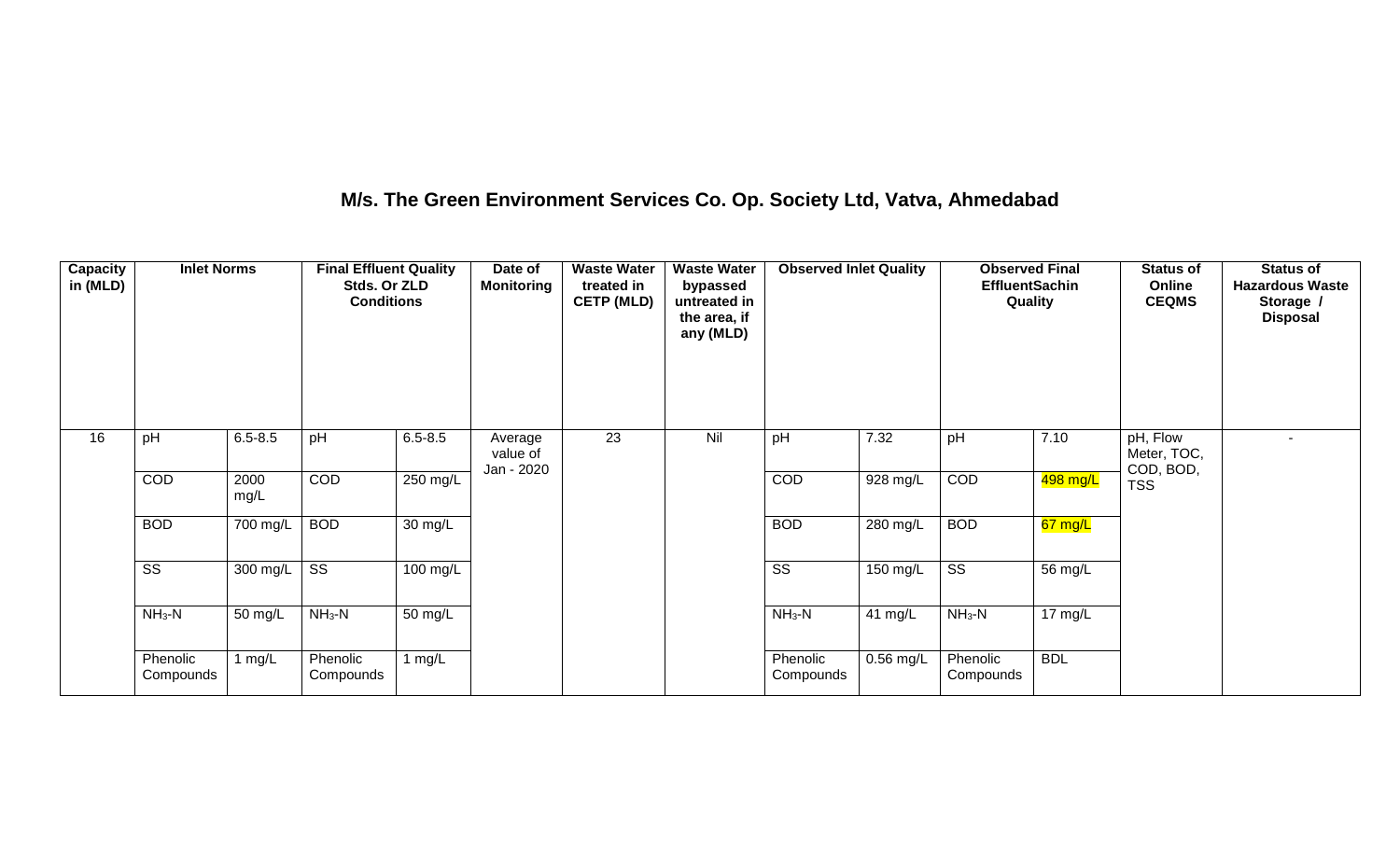## **M/s. Odhav Enviro Project Ltd., Odhav, Ahmedabad**

| Capacity<br>in (MLD) | <b>Inlet Norms</b>     |                  | <b>Final Effluent Quality</b><br>Stds. Or ZLD<br><b>Conditions</b> |                      | Date of<br><b>Monitoring</b>      | <b>Waste Water</b><br>treated in<br><b>CETP (MLD)</b> | <b>Waste Water</b><br>bypassed<br>untreated in<br>the area, if<br>any (MLD) | <b>Observed Inlet Quality</b> |                       | <b>Observed Final Effluent</b><br>Quality |                  | <b>Status of</b><br>Online<br><b>CEQMS</b> | <b>Status of</b><br><b>Hazardous Waste</b><br>Storage /<br><b>Disposal</b> |
|----------------------|------------------------|------------------|--------------------------------------------------------------------|----------------------|-----------------------------------|-------------------------------------------------------|-----------------------------------------------------------------------------|-------------------------------|-----------------------|-------------------------------------------|------------------|--------------------------------------------|----------------------------------------------------------------------------|
| 1.2                  | pH                     | $6.5 - 8.5$      | pH                                                                 | $6.5 - 8.5$          | Average<br>value of<br>Jan - 2020 | 1.1                                                   | Nil                                                                         | pH                            | 7.35                  | pH                                        | 6.52             | Flow meter,<br>COD, pH,<br>TSS, BOD        | Storage - 70 MT                                                            |
|                      | COD                    | 2000<br>mg/L     | COD                                                                | 250 mg/L             |                                   |                                                       |                                                                             | COD                           | $\overline{789}$ mg/L | COD                                       | $269$ mg/L       |                                            |                                                                            |
|                      | <b>BOD</b>             | 700 mg/L         | <b>BOD</b>                                                         | 30 mg/L              |                                   |                                                       |                                                                             | <b>BOD</b>                    | 288 mg/L              | <b>BOD</b>                                | 49 mg/L          |                                            |                                                                            |
|                      | $\overline{\text{ss}}$ | 300 mg/L $\vert$ | $\overline{\text{ss}}$                                             | $100$ mg/L           |                                   |                                                       |                                                                             | $\overline{\text{ss}}$        | 417 mg/L              | $\overline{\text{ss}}$                    | 42 mg/L          |                                            |                                                                            |
|                      | $NH3-N$                | 50 mg/L          | $NH3-N$                                                            | $\overline{50}$ mg/L |                                   |                                                       |                                                                             | $NH3-N$                       | 28 mg/L               | $NH3-N$                                   | $5 \text{ mg/L}$ |                                            |                                                                            |
|                      | Phenolic<br>Compounds  | 1 $mg/L$         | Phenolic<br>Compounds                                              | 1 $mg/L$             |                                   |                                                       |                                                                             | Phenolic<br>Compounds         | 0.32 mg/L             | Phenolic<br>Compounds                     | $0.29$ mg/L      |                                            |                                                                            |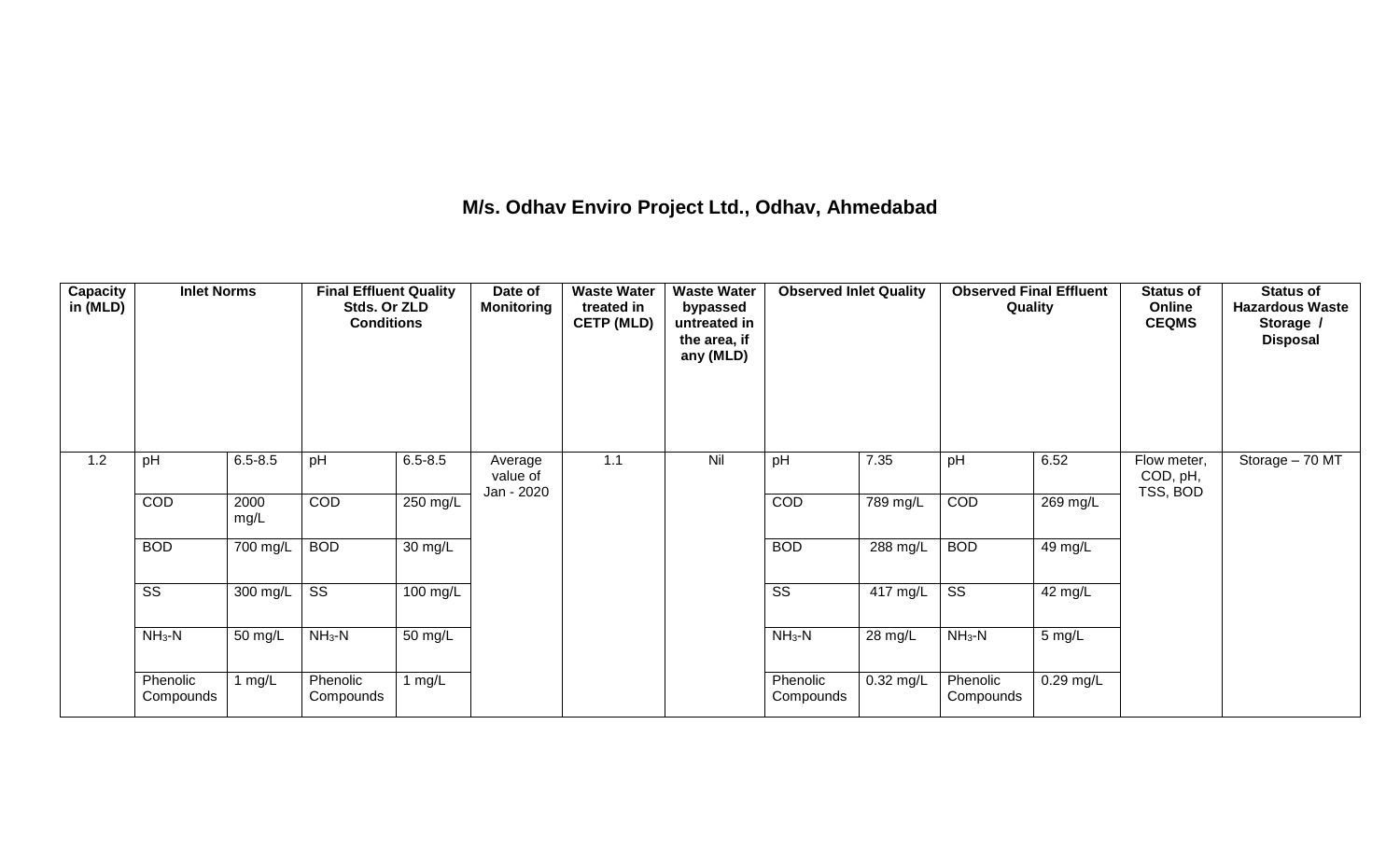## **M/s. Gujarat Vepari Maha Mandal Sahkari Udhyogik Vasahat Ltd, Ahmedabad**

| Capacity<br>in (MLD) | <b>Inlet Norms</b>     |              | <b>Final Effluent Quality</b><br>Stds. Or ZLD<br><b>Conditions</b> |                    | Date of<br><b>Monitoring</b>      | <b>Waste Water</b><br>treated in<br><b>CETP (MLD)</b> | <b>Waste Water</b><br>bypassed<br>untreated in<br>the area, if<br>any (MLD) | <b>Observed Inlet Quality</b> |             | <b>Observed Final Effluent</b><br>Quality |             | <b>Status of</b><br>Online<br><b>CEQMS</b> | <b>Status of</b><br><b>Hazardous Waste</b><br>Storage /<br><b>Disposal</b> |
|----------------------|------------------------|--------------|--------------------------------------------------------------------|--------------------|-----------------------------------|-------------------------------------------------------|-----------------------------------------------------------------------------|-------------------------------|-------------|-------------------------------------------|-------------|--------------------------------------------|----------------------------------------------------------------------------|
| 0.45                 | pH                     | $6.5 - 8.5$  | pH                                                                 | $6.5 - 8.5$        | Average<br>value of<br>Jan - 2020 | 0.7                                                   | Nil                                                                         | pH                            | 6.99        | pH                                        | 6.99        | <b>Flow Meter</b>                          | Storage - 550 MT                                                           |
|                      | COD                    | 2000<br>mg/L | COD                                                                | $250$ mg/L         |                                   |                                                       |                                                                             | COD                           | $283$ mg/L  | COD                                       | 821 mg/L    |                                            |                                                                            |
|                      | <b>BOD</b>             | 700 mg/L     | <b>BOD</b>                                                         | 30 mg/L            |                                   |                                                       |                                                                             | <b>BOD</b>                    | 72 mg/L     | <b>BOD</b>                                | $236$ mg/L  |                                            |                                                                            |
|                      | $\overline{\text{ss}}$ | 300 mg/L     | $\overline{\text{ss}}$                                             | $100 \text{ mg/L}$ |                                   |                                                       |                                                                             | $\overline{\text{ss}}$        | $124$ mg/L  | $\overline{\text{ss}}$                    | $3727$ mg/L |                                            |                                                                            |
|                      | $NH3-N$                | 50 mg/L      | $NH3-N$                                                            | 50 mg/L            |                                   |                                                       |                                                                             | $NH3-N$                       | 179 mg/L    | $NH3-N$                                   | $176$ mg/L  |                                            |                                                                            |
|                      | Phenolic<br>Compounds  | 1 mg/L       | Phenolic<br>Compounds                                              | 1 mg/L             |                                   |                                                       |                                                                             | Phenolic<br>Compounds         | $0.47$ mg/L | Phenolic<br>Compounds                     | $0.11$ mg/L |                                            |                                                                            |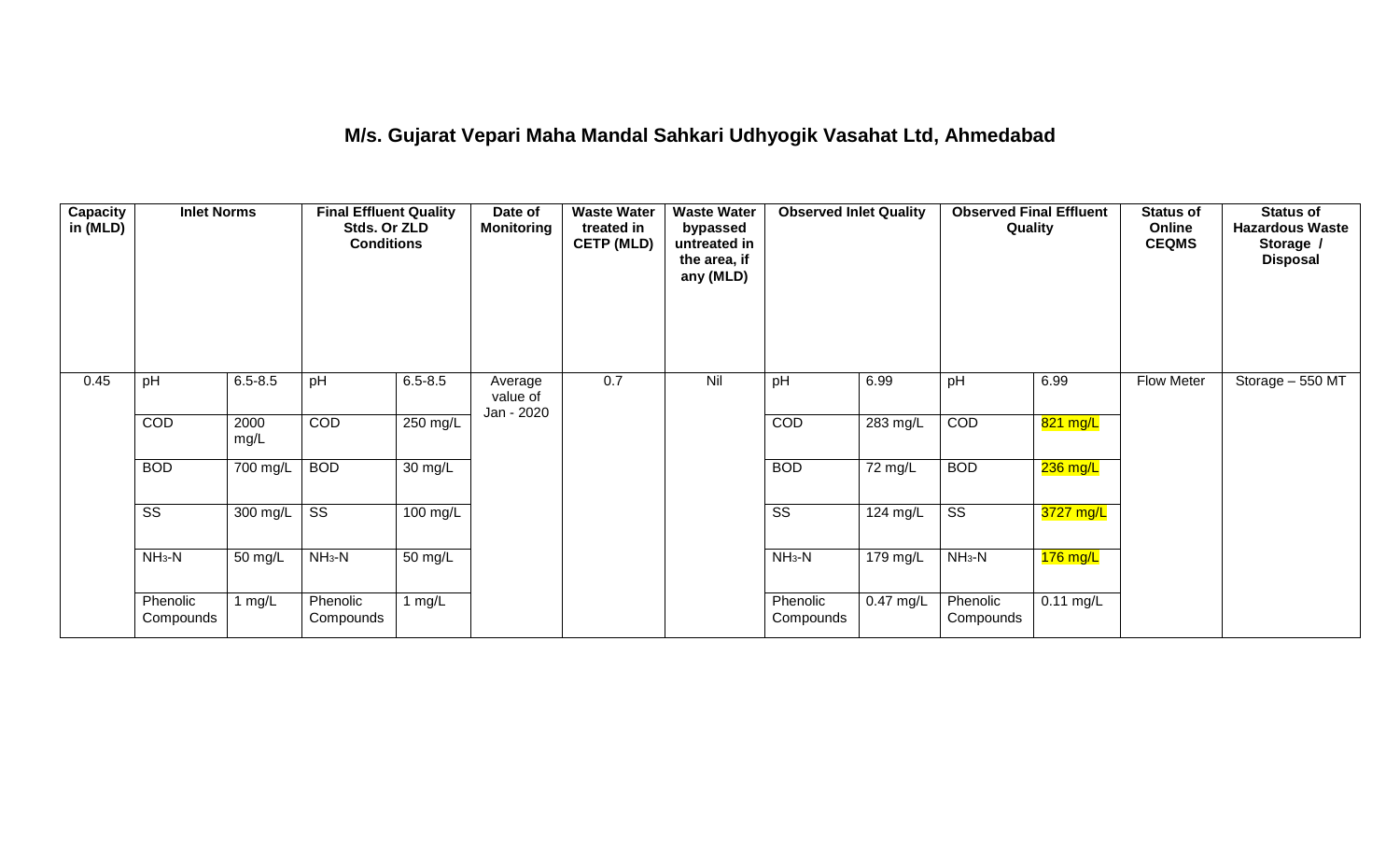## **M/s. Odhav Green Enviro Project Association, Odhav, Ahmedabad**

| Capacity<br>in (MLD) | <b>Inlet Norms</b>     |             | <b>Final Effluent Quality</b><br>Stds. Or ZLD<br><b>Conditions</b> |                      | Date of<br><b>Monitoring</b>      | <b>Waste Water</b><br>treated in<br><b>CETP (MLD)</b> | <b>Waste Water</b><br>bypassed<br>untreated in<br>the area, if<br>any (MLD) | <b>Observed Inlet Quality</b> |             | <b>Observed Final Effluent</b><br>Quality |             | <b>Status of</b><br>Online<br><b>CEQMS</b> | <b>Status of</b><br><b>Hazardous Waste</b><br>Storage /<br><b>Disposal</b> |
|----------------------|------------------------|-------------|--------------------------------------------------------------------|----------------------|-----------------------------------|-------------------------------------------------------|-----------------------------------------------------------------------------|-------------------------------|-------------|-------------------------------------------|-------------|--------------------------------------------|----------------------------------------------------------------------------|
| 1.00                 | pH                     | $6.5 - 8.5$ | pH                                                                 | $6.5 - 8.5$          | Average<br>value of<br>Jan - 2020 | 0.8                                                   | Nil                                                                         | pH                            | 7.29        | pH                                        | 7.49        |                                            | $\overline{\phantom{a}}$                                                   |
|                      | COD                    | 750 mg/L    | COD                                                                | $250$ mg/L           |                                   |                                                       |                                                                             | COD                           | 858 mg/L    | COD                                       | 462 mg/L    |                                            |                                                                            |
|                      | <b>BOD</b>             | 250 mg/L    | <b>BOD</b>                                                         | 30 mg/L              |                                   |                                                       |                                                                             | <b>BOD</b>                    | 399 mg/L    | <b>BOD</b>                                | $165$ mg/L  |                                            |                                                                            |
|                      | $\overline{\text{ss}}$ | 300 mg/L    | $\overline{\text{ss}}$                                             | 100 mg/L             |                                   |                                                       |                                                                             | SS                            | 525 mg/L    | $\overline{\text{ss}}$                    | 335 mg/L    |                                            |                                                                            |
|                      | $NH_3-N$               | 50 mg/L     | $NH3-N$                                                            | $\overline{50}$ mg/L |                                   |                                                       |                                                                             | $NH_3-N$                      | 35 mg/L     | $NH3-N$                                   | 57 mg/L     |                                            |                                                                            |
|                      | Phenolic<br>Compounds  | 1 $mg/L$    | Phenolic<br>Compounds                                              | 1 $mg/L$             |                                   |                                                       |                                                                             | Phenolic<br>Compounds         | $0.71$ mg/L | Phenolic<br>Compounds                     | $0.47$ mg/L |                                            |                                                                            |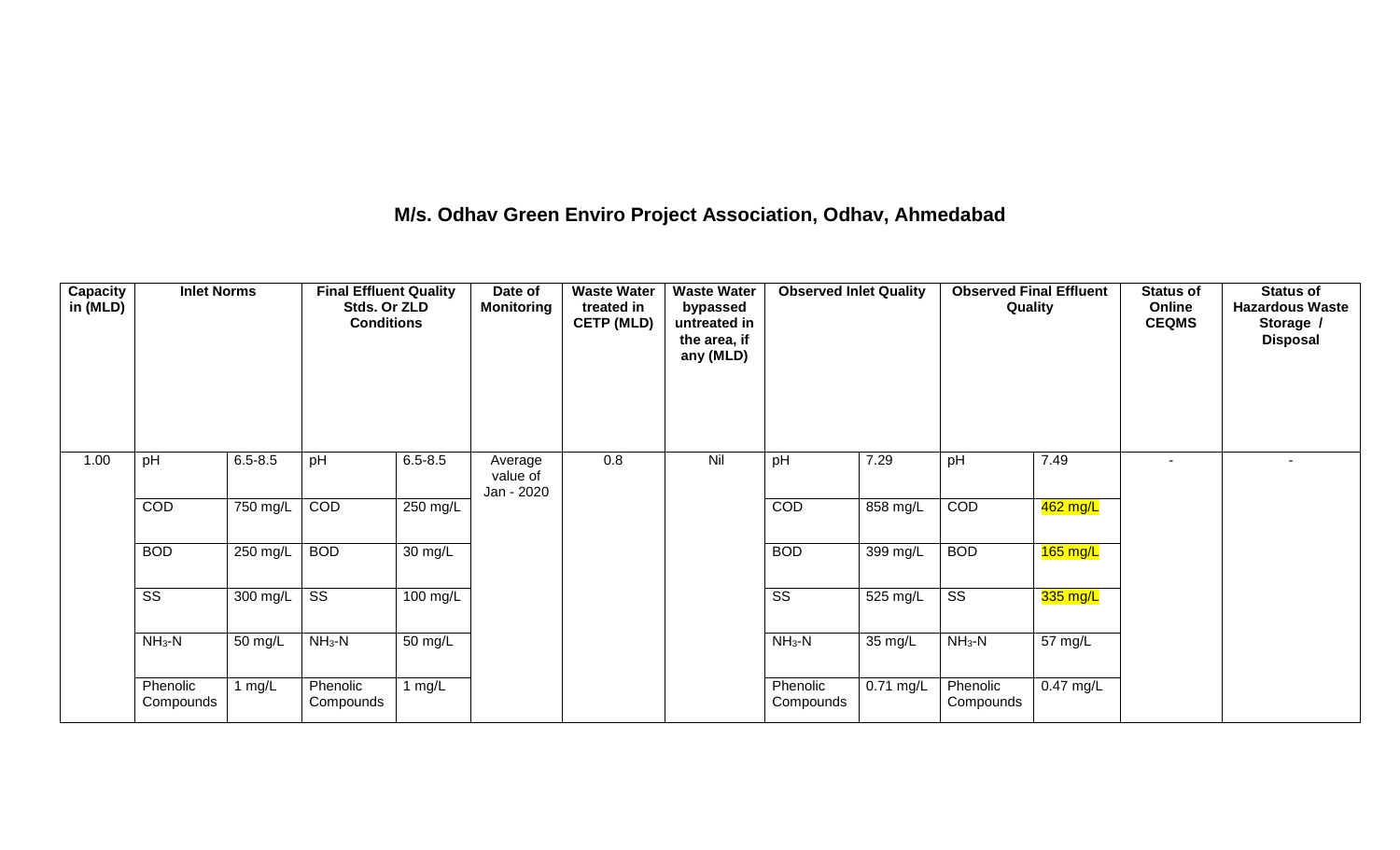### **M/s. Naroda Enviro Project Ltd., Naroda, Ahmedabad**

| <b>Capacity</b><br>in (MLD) | <b>Inlet Norms</b>     |                      | <b>Final Effluent Quality</b><br>Stds. Or ZLD<br><b>Conditions</b> |                   | Date of<br><b>Monitoring</b>      | <b>Waste Water</b><br>treated in<br><b>CETP (MLD)</b> | <b>Waste Water</b><br>bypassed<br>untreated in<br>the area, if<br>any (MLD) | <b>Observed Inlet Quality</b> |           | <b>Observed Final Effluent</b><br>Quality |             | <b>Status of</b><br>Online<br><b>CEQMS</b> | <b>Status of</b><br><b>Hazardous Waste</b><br>Storage /<br><b>Disposal</b> |
|-----------------------------|------------------------|----------------------|--------------------------------------------------------------------|-------------------|-----------------------------------|-------------------------------------------------------|-----------------------------------------------------------------------------|-------------------------------|-----------|-------------------------------------------|-------------|--------------------------------------------|----------------------------------------------------------------------------|
| 3.00                        | pH                     | $6.5 - 8.5$          | pH                                                                 | $6.5 - 8.5$       | Average<br>value of<br>Jan - 2020 | 4.5                                                   | Nil                                                                         | pH                            | 7.88      | pH                                        | 7.25        | $\sim$                                     | Storage - 4000 MT                                                          |
|                             | COD                    | 2000<br>mg/L         | COD                                                                | 250 mg/L          |                                   |                                                       |                                                                             | COD                           | 3174 mg/L | COD                                       | $542$ mg/L  |                                            |                                                                            |
|                             | <b>BOD</b>             | 700 mg/L             | <b>BOD</b>                                                         | $30 \text{ mg/L}$ |                                   |                                                       |                                                                             | <b>BOD</b>                    | 895 mg/L  | <b>BOD</b>                                | $125$ mg/L  |                                            |                                                                            |
|                             | $\overline{\text{ss}}$ | $300 \text{ mg/L}$   | $\overline{\text{ss}}$                                             | $100$ mg/L        |                                   |                                                       |                                                                             | $\overline{\text{ss}}$        | 430 mg/L  | $\overline{\text{ss}}$                    | 232 mg/L    |                                            |                                                                            |
|                             | $NH3-N$                | $\overline{50}$ mg/L | $NH3-N$                                                            | 50 mg/L           |                                   |                                                       |                                                                             | $NH_3-N$                      | 130 mg/L  | $NH3-N$                                   | 22 mg/L     |                                            |                                                                            |
|                             | Phenolic<br>Compounds  | 1 $mg/L$             | Phenolic<br>Compounds                                              | 1 $mg/L$          |                                   |                                                       |                                                                             | Phenolic<br>Compounds         | 2.54 mg/L | Phenolic<br>Compounds                     | $0.23$ mg/L |                                            |                                                                            |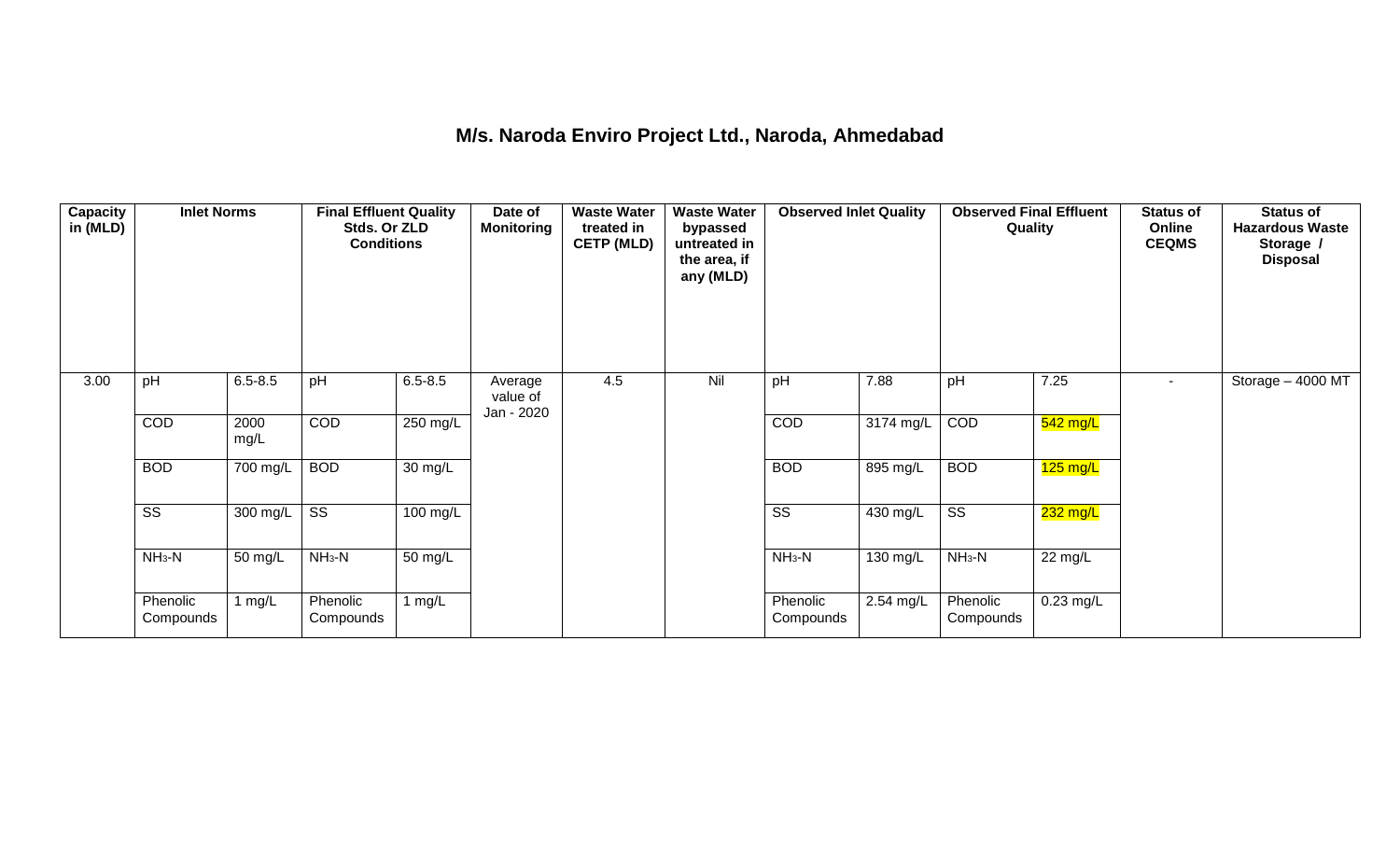## **M/s. Narol Dyestuff Enviro Society., Narol, Ahmedabad**

| <b>Capacity</b><br>in (MLD) | <b>Inlet Norms</b>     |              | <b>Final Effluent Quality</b><br>Stds. Or ZLD<br><b>Conditions</b> |                      | Date of<br><b>Monitoring</b>      | <b>Waste Water</b><br>treated in<br><b>CETP (MLD)</b> | <b>Waste Water</b><br>bypassed<br>untreated in<br>the area, if<br>any (MLD) | <b>Observed Inlet Quality</b> |             | <b>Observed Final Effluent</b><br>Quality |            | <b>Status of</b><br>Online<br><b>CEQMS</b> | <b>Status of</b><br><b>Hazardous Waste</b><br>Storage /<br><b>Disposal</b> |
|-----------------------------|------------------------|--------------|--------------------------------------------------------------------|----------------------|-----------------------------------|-------------------------------------------------------|-----------------------------------------------------------------------------|-------------------------------|-------------|-------------------------------------------|------------|--------------------------------------------|----------------------------------------------------------------------------|
| 0.040                       | pH                     | $6.5 - 8.5$  | pH                                                                 | $6.5 - 8.5$          | Average<br>value of<br>Jan - 2020 | 0.020                                                 | Nil                                                                         | pH                            | 8.25        | pH                                        | 8.25       | $\overline{\phantom{a}}$                   | Storage - 20 MT<br>Disposal - 23 MT                                        |
|                             | COD                    | 1500<br>mg/L | COD                                                                | 250 mg/L             |                                   |                                                       |                                                                             | COD                           | 1317 mg/L   | COD                                       | 81 mg/L    |                                            |                                                                            |
|                             | <b>BOD</b>             | $500$ mg/L   | <b>BOD</b>                                                         | $\overline{30}$ mg/L |                                   |                                                       |                                                                             | <b>BOD</b>                    | 354 mg/L    | <b>BOD</b>                                | 13 mg/L    |                                            |                                                                            |
|                             | $\overline{\text{ss}}$ | 300 mg/L     | $\overline{\text{ss}}$                                             | 100 mg/L             |                                   |                                                       |                                                                             | $\overline{\text{SS}}$        | 158 mg/L    | $\overline{\text{ss}}$                    | 22 mg/L    |                                            |                                                                            |
|                             | $NH3-N$                | 50 mg/L      | $NH3-N$                                                            | $\overline{50}$ mg/L |                                   |                                                       |                                                                             | $NH3-N$                       | 367 mg/L    | $NH3-N$                                   | 9 mg/L     |                                            |                                                                            |
|                             | Phenolic<br>Compounds  | $\log/L$     | Phenolic<br>Compounds                                              | 1 $mg/L$             |                                   |                                                       |                                                                             | Phenolic<br>Compounds         | $0.58$ mg/L | Phenolic<br>Compounds                     | <b>BDL</b> |                                            |                                                                            |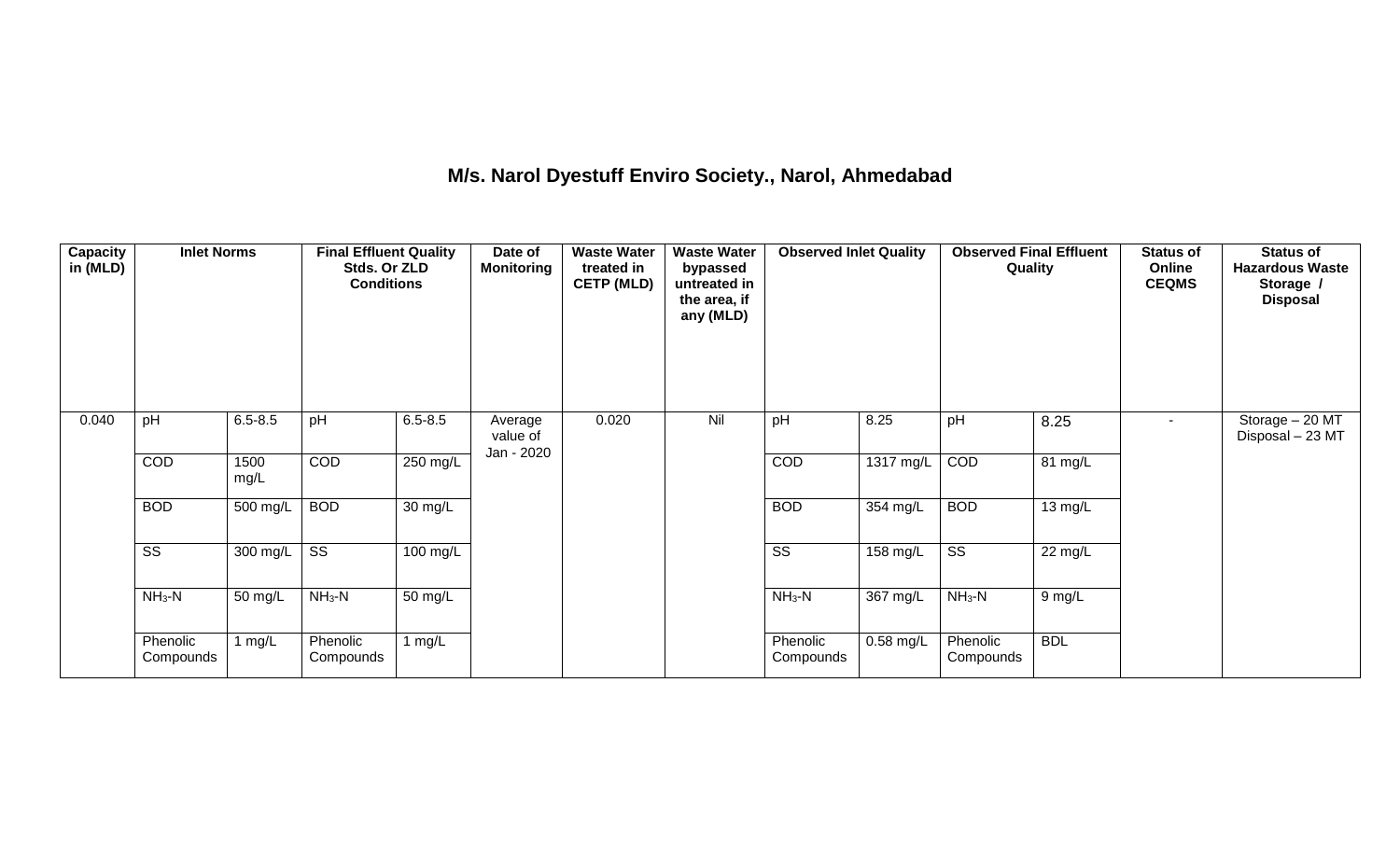## **M/s. Narol Textile Infrastructure & Enviro Management, (ATPA Swarnim Gujarat Enviro P. Ltd), Ahmedabad**

| <b>Capacity</b><br>in (MLD) | <b>Inlet Norms</b>     |                       | <b>Final Effluent Quality</b><br>Stds. Or ZLD<br><b>Conditions</b> |                    | Date of<br><b>Monitoring</b>      | <b>Waste Water</b><br>treated in<br><b>CETP (MLD)</b> | <b>Waste Water</b><br>bypassed<br>untreated in<br>the area, if<br>any (MLD) | <b>Observed Inlet Quality</b> |                       | <b>Observed Final Effluent</b><br>Quality |             | <b>Status of</b><br>Online<br><b>CEQMS</b> | <b>Status of</b><br><b>Hazardous Waste</b><br>Storage /<br><b>Disposal</b> |
|-----------------------------|------------------------|-----------------------|--------------------------------------------------------------------|--------------------|-----------------------------------|-------------------------------------------------------|-----------------------------------------------------------------------------|-------------------------------|-----------------------|-------------------------------------------|-------------|--------------------------------------------|----------------------------------------------------------------------------|
| 100                         | pH                     | $6.5 - 8.5$           | pH                                                                 | $6.5 - 8.5$        | Average<br>value of<br>Jan - 2020 | 100                                                   | Nil                                                                         | pH                            | 6.83                  | pH                                        | 7.65        |                                            |                                                                            |
|                             | COD                    | 1200<br>mg/L          | COD                                                                | 250 mg/L           |                                   |                                                       |                                                                             | COD                           | 1031 mg/L             | COD                                       | 158 mg/L    |                                            |                                                                            |
|                             | <b>BOD</b>             | 500 mg/L              | <b>BOD</b>                                                         | 30 mg/L            |                                   |                                                       |                                                                             | <b>BOD</b>                    | $\overline{277}$ mg/L | <b>BOD</b>                                | 45 mg/L     |                                            |                                                                            |
|                             | $\overline{\text{ss}}$ | $\overline{300}$ mg/L | $\overline{\text{ss}}$                                             | $100 \text{ mg/L}$ |                                   |                                                       |                                                                             | $\overline{\text{ss}}$        | 500 mg/L              | $\overline{\text{ss}}$                    | 74 mg/L     |                                            |                                                                            |
|                             | $NH3-N$                | 50 mg/L               | $NH3-N$                                                            | 50 mg/L            |                                   |                                                       |                                                                             | $NH3-N$                       | 53 mg/L               | $NH_3-N$                                  | 32 mg/L     |                                            |                                                                            |
|                             | Phenolic<br>Compounds  | 1 mg/L                | Phenolic<br>Compounds                                              | 1 $mg/L$           |                                   |                                                       |                                                                             | Phenolic<br>Compounds         | $0.79$ mg/L           | Phenolic<br>Compounds                     | $0.26$ mg/L |                                            |                                                                            |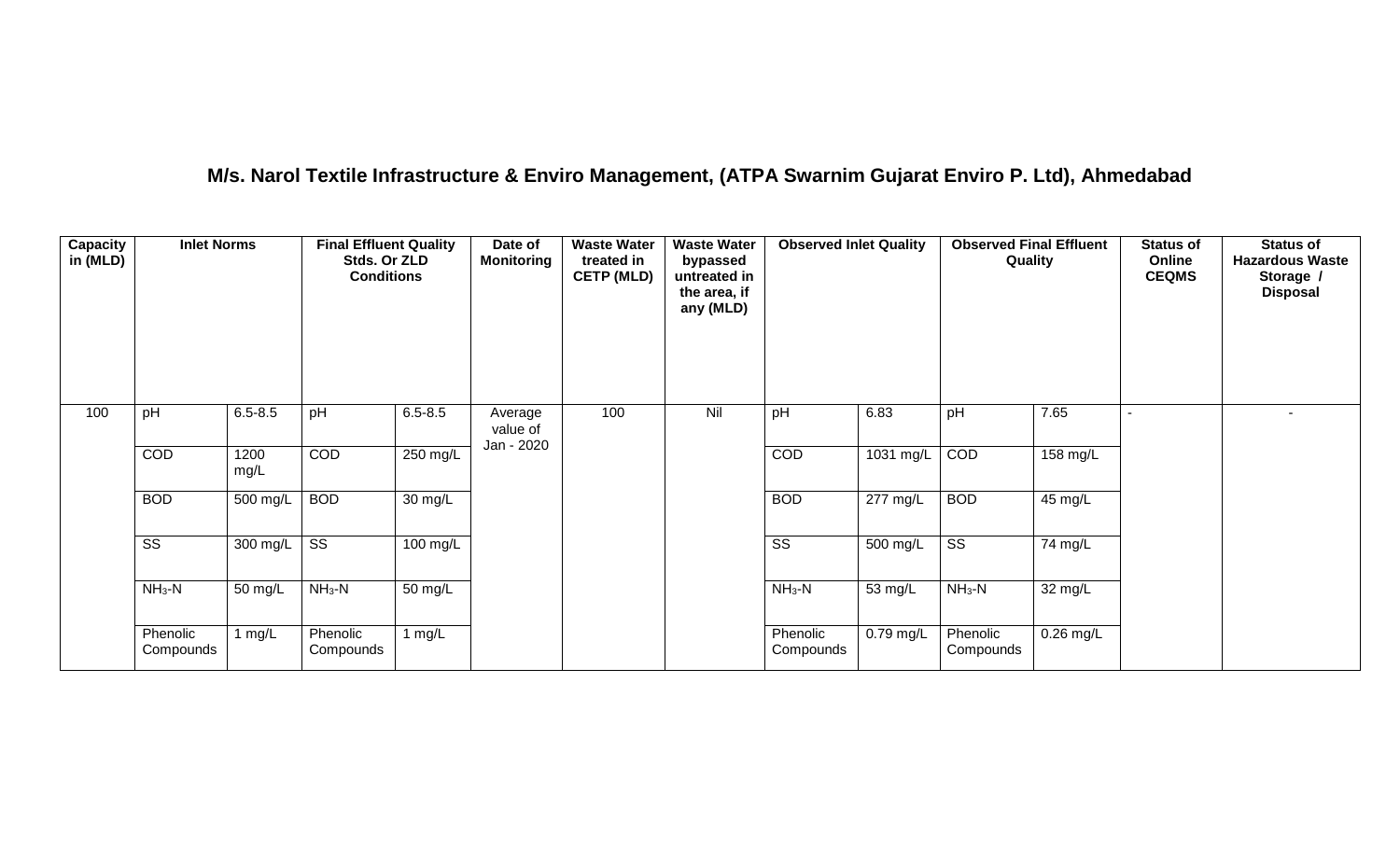## **M/s. Tata Motors Ltd Vendors Park, Sanand, Ahmedabad**

| Capacity<br>in (MLD) | <b>Inlet Norms</b>     |                       | <b>Final Effluent Quality</b><br>Stds. Or ZLD<br><b>Conditions</b> |                      | Date of<br><b>Monitoring</b>      | <b>Waste Water</b><br>treated in<br><b>CETP (MLD)</b> | <b>Waste Water</b><br>bypassed<br>untreated in<br>the area, if<br>any (MLD) | <b>Observed Inlet Quality</b> |        | <b>Observed Final Effluent</b><br>Quality |         | <b>Status of</b><br>Online<br><b>CEQMS</b> | <b>Status of</b><br><b>Hazardous Waste</b><br>Storage /<br><b>Disposal</b> |
|----------------------|------------------------|-----------------------|--------------------------------------------------------------------|----------------------|-----------------------------------|-------------------------------------------------------|-----------------------------------------------------------------------------|-------------------------------|--------|-------------------------------------------|---------|--------------------------------------------|----------------------------------------------------------------------------|
| 1.5                  | pH                     | $6 - 10.5$            | pH                                                                 | $6.5 - 8.5$          | Average<br>value of<br>Jan - 2020 | 0.10                                                  | Nil                                                                         | pH                            | $\sim$ | pH                                        | 7.57    | pH, DO<br>meter, TOC<br>meter, Flow        | Storage - 6 MT                                                             |
|                      | COD                    | 900 mg/L              | COD                                                                | 100 mg/L             |                                   |                                                       |                                                                             | COD                           | $\sim$ | <b>COD</b>                                | ÷.      | meter                                      |                                                                            |
|                      | <b>BOD</b>             | 250 mg/L              | <b>BOD</b>                                                         | $\overline{30}$ mg/L |                                   |                                                       |                                                                             | <b>BOD</b>                    | $\sim$ | <b>BOD</b>                                | 8 mg/L  |                                            |                                                                            |
|                      | $\overline{\text{SS}}$ | 100 mg/L              | $\overline{\text{ss}}$                                             | 100 mg/L             |                                   |                                                       |                                                                             | $\overline{\text{SS}}$        | ٠      | $\overline{\text{SS}}$                    | 18 mg/L |                                            |                                                                            |
|                      | $NH3-N$                | 50 mg/L               | $NH3-N$                                                            | 50 mg/L              |                                   |                                                       |                                                                             | $NH_3-N$                      | $\sim$ | $NH3-N$                                   | $\sim$  |                                            |                                                                            |
|                      | Phenolic<br>Compounds  | Not<br>Applicabl<br>e | Phenolic<br>Compounds                                              | 1 $mg/L$             |                                   |                                                       |                                                                             | Phenolic<br>Compounds         | $\sim$ | Phenolic<br>Compounds                     |         |                                            |                                                                            |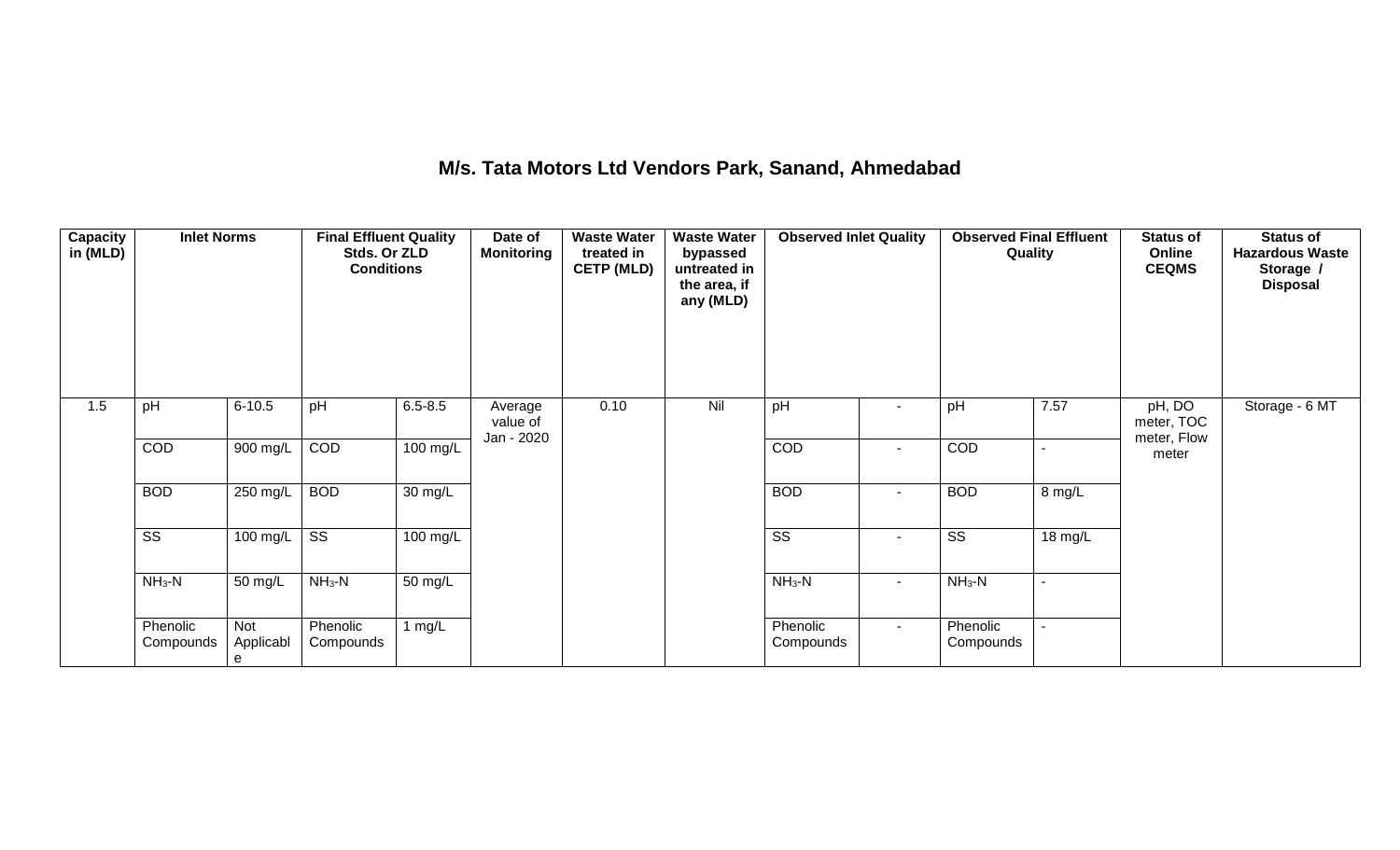## **M/s. Zydus Infrastructure Pvt. Ltd, Changodar, Ahmedabad**

| Capacity<br>in (MLD) | <b>Inlet Norms</b>                              |                               | <b>Final Effluent Quality</b><br>Stds. Or ZLD<br><b>Conditions</b> |                                | Date of<br><b>Monitoring</b>      | <b>Waste Water</b><br>treated in<br><b>CETP (MLD)</b> | <b>Waste Water</b><br>bypassed<br>untreated in<br>the area, if<br>any (MLD) | <b>Observed Inlet Quality</b>                   |                    | <b>Observed Final Effluent</b><br>Quality |            | <b>Status of</b><br>Online<br><b>CEQMS</b> | <b>Status of</b><br><b>Hazardous Waste</b><br>Storage /<br><b>Disposal</b> |
|----------------------|-------------------------------------------------|-------------------------------|--------------------------------------------------------------------|--------------------------------|-----------------------------------|-------------------------------------------------------|-----------------------------------------------------------------------------|-------------------------------------------------|--------------------|-------------------------------------------|------------|--------------------------------------------|----------------------------------------------------------------------------|
| 3                    | pH                                              | $6 - 8$                       | pH                                                                 | No outlet<br>norms             | Average<br>value of<br>Jan - 2020 | 1.8                                                   | Nil                                                                         | pH                                              | 7.41               | pH                                        | 6.67       | pH, TOC<br>meter                           | Storage - 12 MT                                                            |
|                      | COD                                             | 850 mg/L                      | COD                                                                | are<br>prescribe<br>d as it is |                                   |                                                       |                                                                             | <b>COD</b>                                      | 556 mg/L           | COD                                       | 6 mg/L     |                                            |                                                                            |
|                      | BOD <sub>(3</sub><br>days at<br>$27^{\circ}C$ ) | 400 mg/L                      | BOD <sub>(3</sub><br>days at<br>$27^{\circ}C$ )                    | a ZLD<br>based<br>CETP by      |                                   |                                                       |                                                                             | BOD <sub>(3</sub><br>days at<br>$27^{\circ}C$ ) | $257 \text{ mg/L}$ | BOD(3)<br>days at<br>$27^{\circ}C$ )      | 1 $mg/L$   |                                            |                                                                            |
|                      | SS                                              | 300 mg/L                      | SS                                                                 | the<br>means of<br><b>MEE</b>  |                                   |                                                       |                                                                             | $\overline{\text{SS}}$                          | 38 mg/L            | SS                                        | 4 mg/L     |                                            |                                                                            |
|                      | $NH3-N$                                         | $\overline{<}10 \text{ mg/L}$ | $NH3-N$                                                            |                                |                                   |                                                       |                                                                             | $NH3-N$                                         | 18 mg/L            | $NH3-N$                                   | 1 $mg/L$   |                                            |                                                                            |
|                      | Phenolic<br>Compounds                           | $<$ 3 mg/L                    | Phenolic<br>Compounds                                              |                                |                                   |                                                       |                                                                             | Phenolic<br>Compounds                           | $0.79$ mg/L        | Phenolic<br>Compounds                     | <b>BDL</b> |                                            |                                                                            |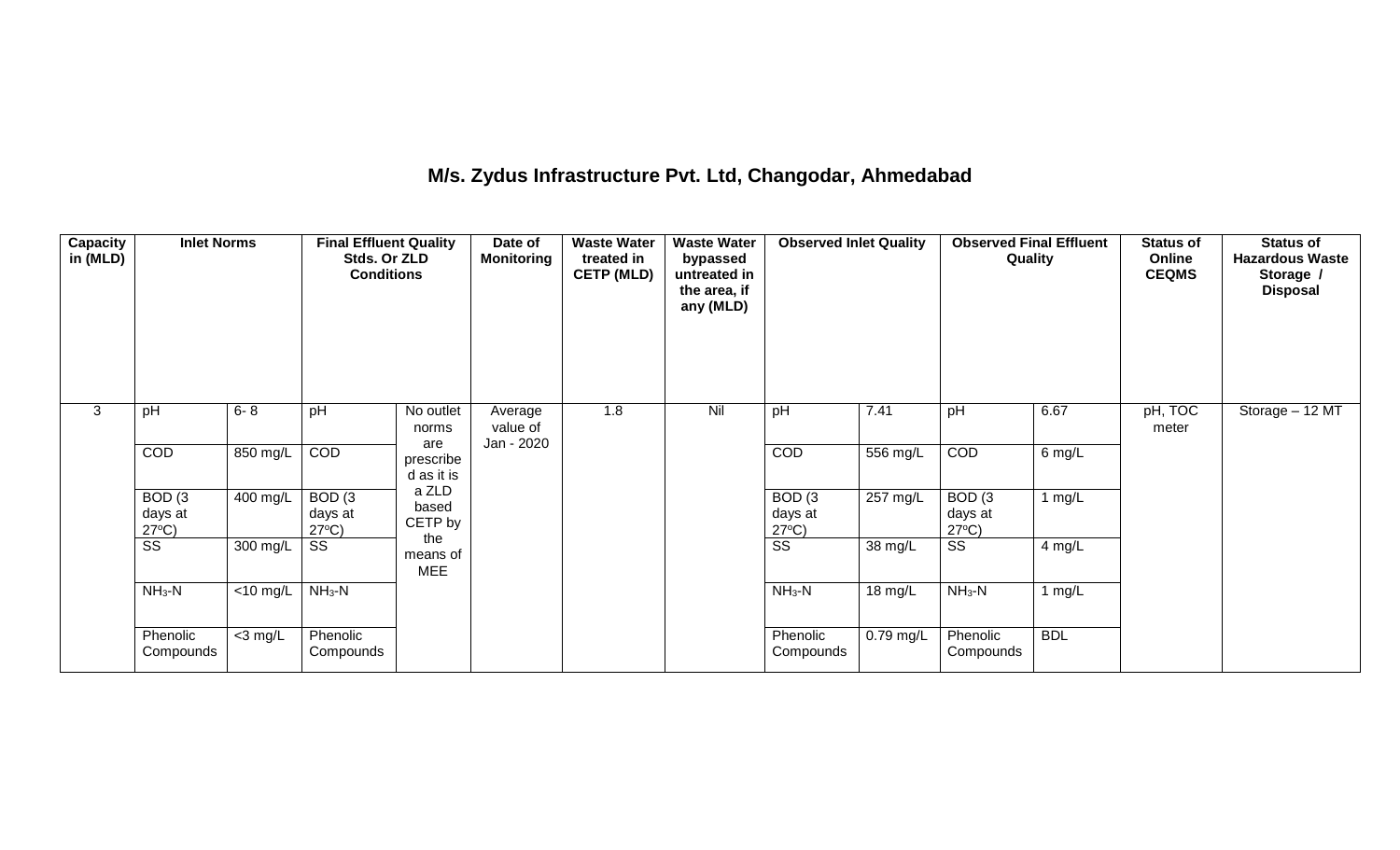## **M/s. Bavla Eco Project Ltd., Bavla, Ahmedabad**

| Capacity<br>in (MLD) | <b>Inlet Norms</b>     |                          | <b>Final Effluent Quality</b><br>Stds. Or ZLD<br><b>Conditions</b> |                              | Date of<br><b>Monitoring</b> | <b>Waste Water</b><br>treated in<br><b>CETP (MLD)</b> | <b>Waste Water</b><br>bypassed<br>untreated in<br>the area, if<br>any (MLD) | <b>Observed Inlet Quality</b> |        | <b>Observed Final Effluent</b><br>Quality |                   | <b>Status of</b><br>Online<br><b>CEQMS</b> | <b>Status of</b><br><b>Hazardous Waste</b><br>Storage /<br><b>Disposal</b> |
|----------------------|------------------------|--------------------------|--------------------------------------------------------------------|------------------------------|------------------------------|-------------------------------------------------------|-----------------------------------------------------------------------------|-------------------------------|--------|-------------------------------------------|-------------------|--------------------------------------------|----------------------------------------------------------------------------|
| 1.00                 | pH                     | $5.5 - 8.5$              | pH                                                                 | $6.5 - 8.5$                  | Average<br>value of          | 0.3                                                   | Nil                                                                         | pH                            | $\sim$ | pH                                        | 7.05              | $\overline{\phantom{a}}$                   | $\overline{\phantom{a}}$                                                   |
|                      | <b>COD</b>             | 4500<br>mg/L             | COD                                                                | 250 mg/L                     | Jan - 2020                   |                                                       |                                                                             | COD                           | $\sim$ | COD                                       | 187 mg/L          |                                            |                                                                            |
|                      | <b>BOD</b>             | 1500<br>mg/L             | <b>BOD</b>                                                         | 100 mg/L                     |                              |                                                       |                                                                             | <b>BOD</b>                    | $\sim$ | <b>BOD</b>                                | $67 \text{ mg/L}$ |                                            |                                                                            |
|                      | $\overline{\text{SS}}$ | 300 mg/L                 | $\overline{\text{ss}}$                                             | 100 mg/L                     |                              |                                                       |                                                                             | $\overline{\text{ss}}$        | $\sim$ | $\overline{\text{SS}}$                    | 64 mg/L           |                                            |                                                                            |
|                      | $NH3-N$                | $\overline{\phantom{0}}$ | $NH_3-N$                                                           | 50 mg/L                      |                              |                                                       |                                                                             | $NH_3-N$                      | $\sim$ | $NH3-N$                                   | 7 mg/L            |                                            |                                                                            |
|                      | Phenolic<br>Compounds  | $\overline{\phantom{0}}$ | Phenolic<br>Compounds                                              | <b>Not</b><br>Applicabl<br>e |                              |                                                       |                                                                             | Phenolic<br>Compounds         | $\sim$ | Phenolic<br>Compounds                     |                   |                                            |                                                                            |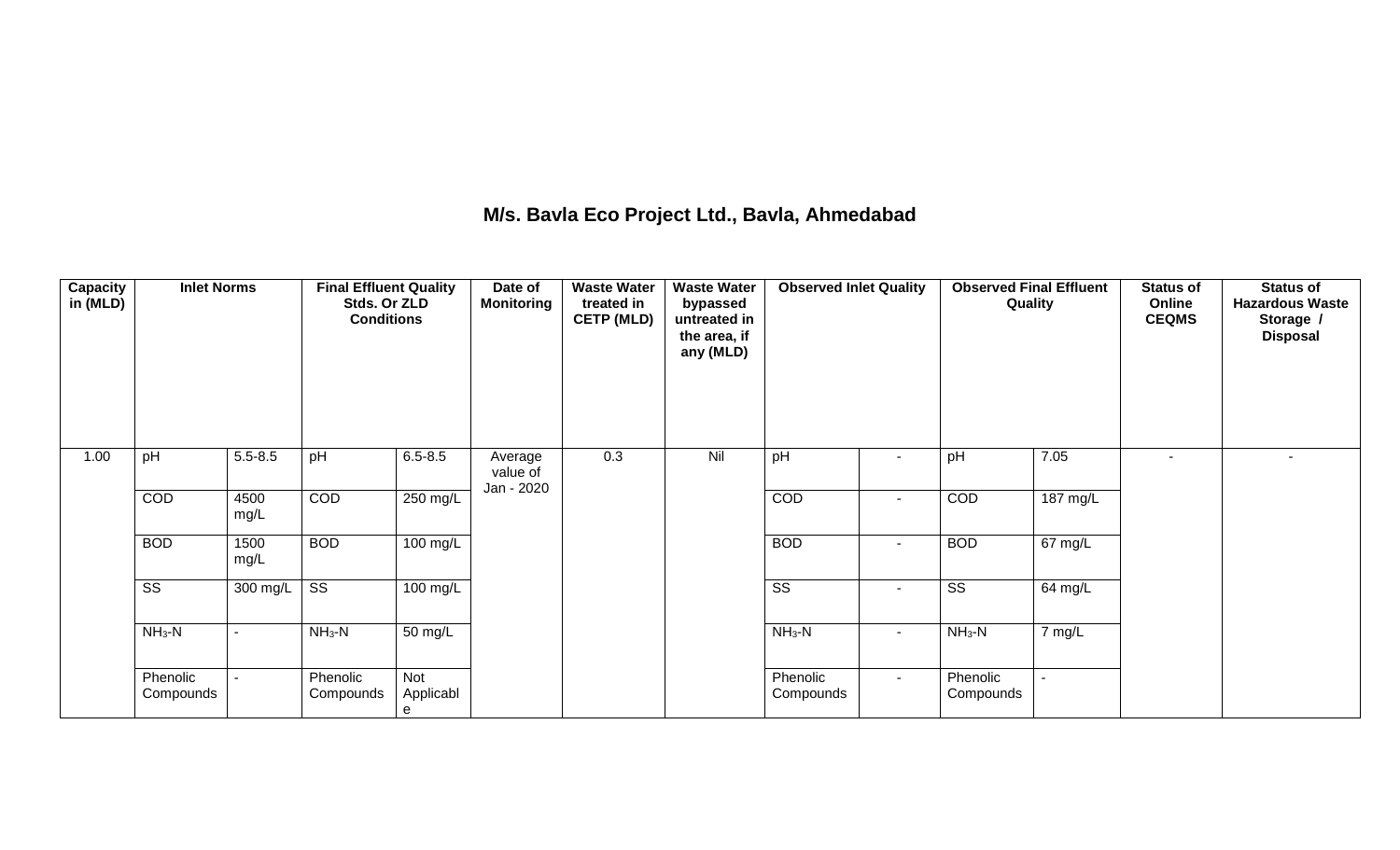## **M/s. Vinayak Jal Sudhikaran Sahakari Mandali Ltd, Bavla, Ahmedabad**

| Capacity<br>in (MLD) | <b>Inlet Norms</b>     |                | <b>Final Effluent Quality</b><br>Stds. Or ZLD<br><b>Conditions</b> |                       | Date of<br><b>Monitoring</b>      | <b>Waste Water</b><br>treated in<br><b>CETP (MLD)</b> | <b>Waste Water</b><br>bypassed<br>untreated in<br>the area, if<br>any (MLD) | <b>Observed Inlet Quality</b> |                          | <b>Observed Final Effluent</b><br>Quality |          | <b>Status of</b><br>Online<br><b>CEQMS</b> | <b>Status of</b><br><b>Hazardous Waste</b><br>Storage /<br><b>Disposal</b> |
|----------------------|------------------------|----------------|--------------------------------------------------------------------|-----------------------|-----------------------------------|-------------------------------------------------------|-----------------------------------------------------------------------------|-------------------------------|--------------------------|-------------------------------------------|----------|--------------------------------------------|----------------------------------------------------------------------------|
| 1.50                 | pH                     | $5.5 - 8.5$    | pH                                                                 | $6.5 - 8.5$           | Average<br>value of<br>Jan - 2020 | 4                                                     | Nil                                                                         | pH                            | $\blacksquare$           | pH                                        | 8.04     |                                            | $\overline{\phantom{a}}$                                                   |
|                      | <b>COD</b>             | 4500<br>mg/L   | COD                                                                | 250 mg/L              |                                   |                                                       |                                                                             | COD                           | $\overline{\phantom{a}}$ | COD                                       | 177 mg/L |                                            |                                                                            |
|                      | <b>BOD</b>             | 1500<br>mg/L   | <b>BOD</b>                                                         | 100 mg/L              |                                   |                                                       |                                                                             | <b>BOD</b>                    | $\blacksquare$           | <b>BOD</b>                                | 60 mg/L  |                                            |                                                                            |
|                      | $\overline{\text{ss}}$ | 300 mg/L       | $\overline{\text{SS}}$                                             | 100 mg/L              |                                   |                                                       |                                                                             | $\overline{\text{SS}}$        | $\blacksquare$           | $\overline{\text{ss}}$                    | 44 mg/L  |                                            |                                                                            |
|                      | $NH3-N$                | $\blacksquare$ | $NH3-N$                                                            | 50 mg/L               |                                   |                                                       |                                                                             | $NH_3-N$                      | $\sim$                   | $NH3-N$                                   | 13 mg/L  |                                            |                                                                            |
|                      | Phenolic<br>Compounds  | $\blacksquare$ | Phenolic<br>Compounds                                              | Not<br>Applicabl<br>е |                                   |                                                       |                                                                             | Phenolic<br>Compounds         | $\sim$                   | Phenolic<br>Compounds                     |          |                                            |                                                                            |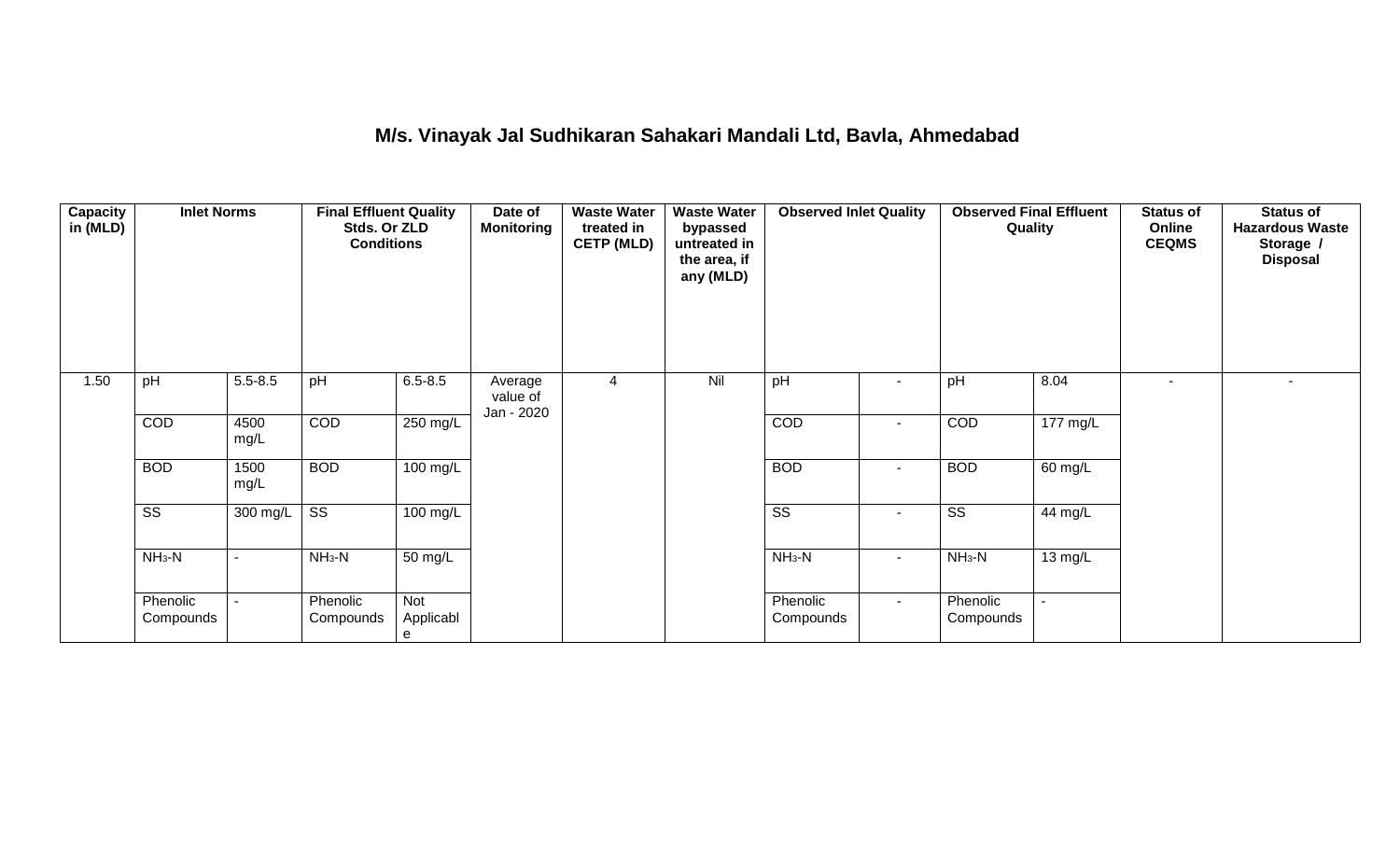# **M/s. Nandesari Industrial Association (CETP), GIDC-Nandesari, Vadodara**

| <b>Capacity</b><br>in (MLD) | <b>Inlet Norms</b>     |              | <b>Final Effluent Quality</b><br>Stds. Or ZLD<br><b>Conditions</b> |                       | Date of<br><b>Monitoring</b>      | <b>Waste Water</b><br>treated in<br><b>CETP (MLD)</b> | <b>Waste Water</b><br>bypassed<br>untreated in<br>the area, if<br>any (MLD) | <b>Observed Inlet Quality</b> |            | <b>Observed Final Effluent</b><br>Quality |                   | <b>Status of</b><br>Online<br><b>CEQMS</b>          | <b>Status of</b><br><b>Hazardous Waste</b><br>Storage /<br><b>Disposal</b> |
|-----------------------------|------------------------|--------------|--------------------------------------------------------------------|-----------------------|-----------------------------------|-------------------------------------------------------|-----------------------------------------------------------------------------|-------------------------------|------------|-------------------------------------------|-------------------|-----------------------------------------------------|----------------------------------------------------------------------------|
| 12                          | pH                     | 5 to 9       | pH                                                                 | 6.5 to 8.5            | Average<br>value of<br>Jan - 2020 | 6.4                                                   | Nil                                                                         | pH                            | 6.87       | pH                                        | 6.52              | pH, COD,<br>BOD, TSS,<br>NH <sub>3</sub> -N, Color, |                                                                            |
|                             | COD                    | 1500<br>mg/L | COD                                                                | 250 mg/L              |                                   |                                                       |                                                                             | COD                           | 1535 mg/L  | COD                                       | 207 mg/L          | TOC,<br>Temperature                                 |                                                                            |
|                             | <b>BOD</b>             | $500$ mg/L   | <b>BOD</b>                                                         | $100 \text{ mg/L}$    |                                   |                                                       |                                                                             | <b>BOD</b>                    | $320$ mg/L | <b>BOD</b>                                | $26 \text{ mg/L}$ |                                                     |                                                                            |
|                             | $\overline{\text{ss}}$ | 600 mg/L     | $\overline{\text{ss}}$                                             | $\overline{100}$ mg/L |                                   |                                                       |                                                                             | $\overline{\text{ss}}$        | $448$ mg/L | $\overline{\text{ss}}$                    | $128$ mg/L        |                                                     |                                                                            |
|                             | $NH3-N$                | 50 mg/L      | $NH3-N$                                                            | 50 mg/L               |                                   |                                                       |                                                                             | $NH3-N$                       | 638 mg/L   | $NH3-N$                                   | 1 mg/L            |                                                     |                                                                            |
|                             | Phenolic<br>Compounds  | 5 mg/L       | Phenolic<br>Compounds                                              | 1 mg/ $L$             |                                   |                                                       |                                                                             | Phenolic<br>Compounds         |            | Phenolic<br>Compounds                     |                   |                                                     |                                                                            |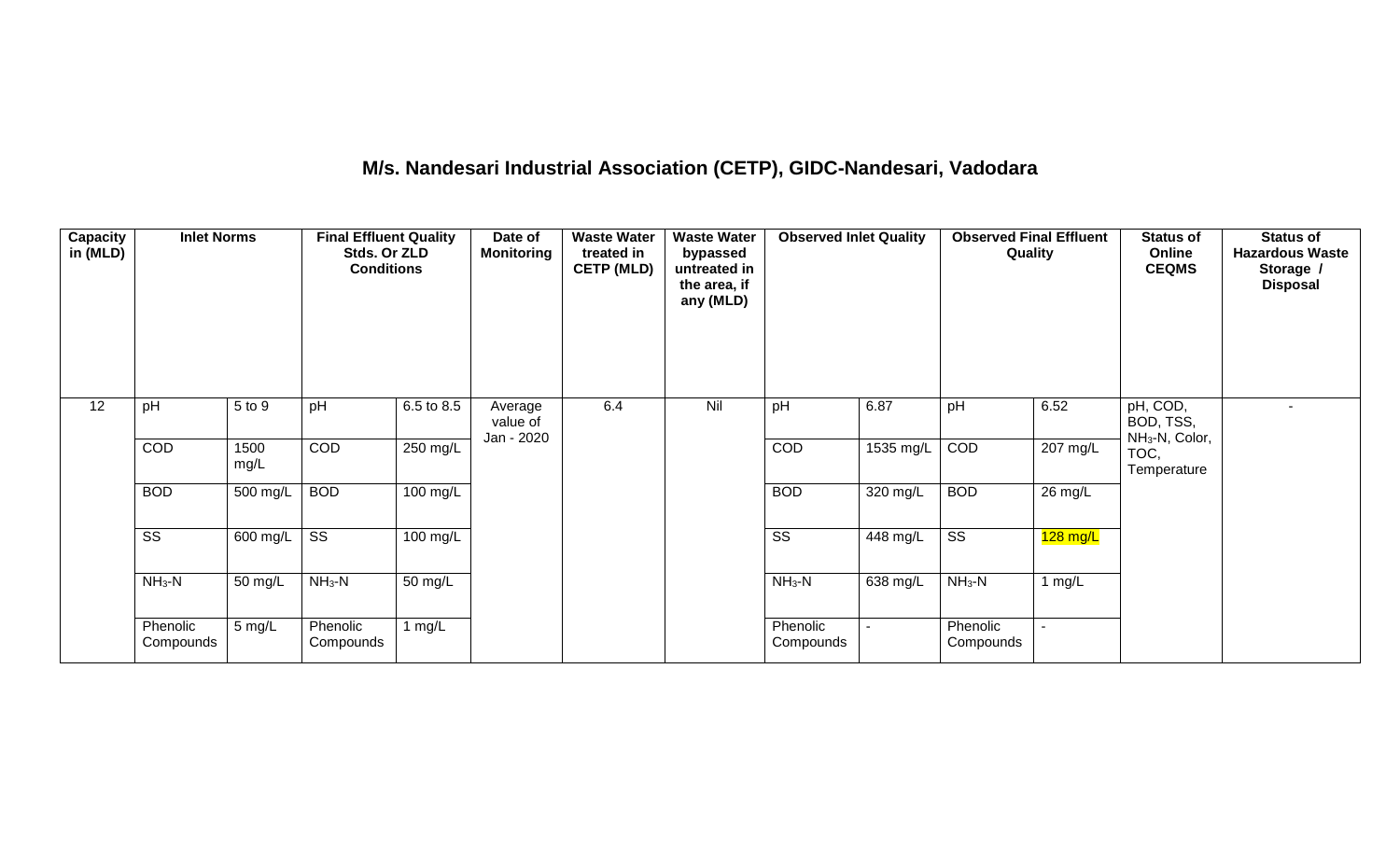## **M/s. Enviro Infrastructure Co. Ltd., Umraya (Padra), Vadodara**

| Capacity<br>in (MLD) | <b>Inlet Norms</b>     |                       | <b>Final Effluent Quality</b><br>Stds. Or ZLD<br><b>Conditions</b> |            | Date of<br><b>Monitoring</b>      | <b>Waste Water</b><br>treated in<br><b>CETP (MLD)</b> | <b>Waste Water</b><br>bypassed<br>untreated in<br>the area, if<br>any (MLD) | <b>Observed Inlet Quality</b> |                          | <b>Observed Final Effluent</b><br>Quality |            | <b>Status of</b><br>Online<br><b>CEQMS</b> | <b>Status of</b><br><b>Hazardous Waste</b><br>Storage /<br><b>Disposal</b> |
|----------------------|------------------------|-----------------------|--------------------------------------------------------------------|------------|-----------------------------------|-------------------------------------------------------|-----------------------------------------------------------------------------|-------------------------------|--------------------------|-------------------------------------------|------------|--------------------------------------------|----------------------------------------------------------------------------|
| 4.50                 | pH                     | 5 to 9                | pH                                                                 | 6.5 to 8.5 | Average<br>value of<br>Jan - 2020 | 2.2                                                   | Nil                                                                         | pH                            |                          | pH                                        | 7.75       | pH, Flow<br>Meter, TOC,<br>TSS, Color,     |                                                                            |
|                      | COD                    | 2000<br>mg/L          | COD                                                                | 250 mg/L   |                                   |                                                       |                                                                             | COD                           | $\overline{\phantom{a}}$ | COD                                       | 234 mg/L   | $NH3-N$                                    |                                                                            |
|                      | <b>BOD</b>             | 500 mg/L              | <b>BOD</b>                                                         | $100$ mg/L |                                   |                                                       |                                                                             | <b>BOD</b>                    | $\overline{\phantom{a}}$ | <b>BOD</b>                                | 38 mg/L    |                                            |                                                                            |
|                      | $\overline{\text{ss}}$ | $\overline{600}$ mg/L | $\overline{\text{ss}}$                                             | $100$ mg/L |                                   |                                                       |                                                                             | $\overline{\text{ss}}$        | $\sim$                   | $\overline{\text{ss}}$                    | $152$ mg/L |                                            |                                                                            |
|                      | $NH3-N$                | 50 mg/L               | $NH3-N$                                                            | 50 mg/L    |                                   |                                                       |                                                                             | $NH3-N$                       | $\sim$                   | $NH_3-N$                                  | 12 mg/L    |                                            |                                                                            |
|                      | Phenolic<br>Compounds  | 5 mg/L                | Phenolic<br>Compounds                                              | 1 mg/ $L$  |                                   |                                                       |                                                                             | Phenolic<br>Compounds         | $\sim$                   | Phenolic<br>Compounds                     | $\sim$     |                                            |                                                                            |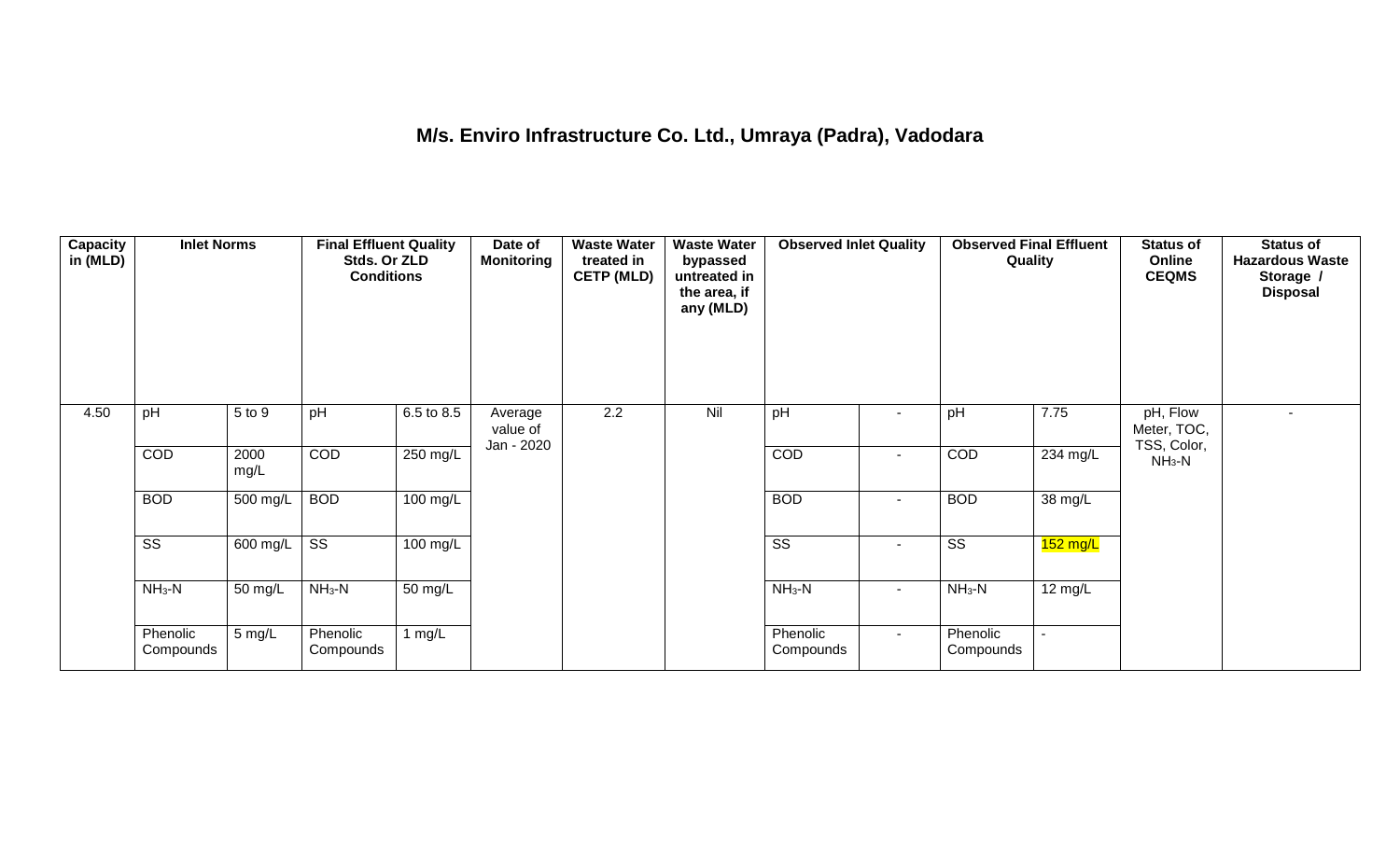### **M/s. Enviro Technology Ltd., GIDC-Ankleshwar, Bharuch**

| <b>Capacity</b><br>in (MLD) | <b>Inlet Norms</b>                              |               | <b>Final Effluent Quality</b><br>Stds. Or ZLD<br><b>Conditions</b> |              | Date of<br><b>Monitoring</b>      | <b>Waste Water</b><br>treated in<br><b>CETP (MLD)</b> | <b>Waste Water</b><br>bypassed<br>untreated in<br>the area, if<br>any (MLD) | <b>Observed Inlet Quality</b>        |               | <b>Observed Final Effluent</b><br>Quality |                   | <b>Status of</b><br>Online<br><b>CEQMS</b> | <b>Status of</b><br><b>Hazardous Waste</b><br>Storage /<br><b>Disposal</b> |
|-----------------------------|-------------------------------------------------|---------------|--------------------------------------------------------------------|--------------|-----------------------------------|-------------------------------------------------------|-----------------------------------------------------------------------------|--------------------------------------|---------------|-------------------------------------------|-------------------|--------------------------------------------|----------------------------------------------------------------------------|
| 3.5                         | pH                                              | $6.5 - 8.5$   | pH                                                                 | $6.5 - 8.5$  | Average<br>value of<br>Jan - 2020 | 2.31                                                  | Nil                                                                         | pH                                   | 7.02          | pH                                        | 7.28              | pH, Flow,<br>COD, BOD,<br>TSS, TOC         |                                                                            |
|                             | COD                                             | 11000<br>mg/L | <b>COD</b>                                                         | 1000<br>mg/L |                                   |                                                       |                                                                             | <b>COD</b>                           | 3031 mg/L     | COD                                       | 785 mg/L          |                                            |                                                                            |
|                             | BOD <sub>(3</sub><br>days at<br>$27^{\circ}C$ ) | 3600<br>mg/L  | BOD(3)<br>days at<br>$27^{\circ}C$ )                               | $200$ mg/L   |                                   |                                                       |                                                                             | BOD(3)<br>days at<br>$27^{\circ}C$ ) | 524 mg/L      | BOD(3)<br>days at<br>$27^{\circ}C$ )      | $24 \text{ mg/L}$ |                                            |                                                                            |
|                             | $\overline{\text{ss}}$                          |               | $\overline{\text{SS}}$                                             | 150 mg/L     |                                   |                                                       |                                                                             | $\overline{\text{ss}}$               | 942 mg/L      | $\overline{\text{ss}}$                    | 84 mg/L           |                                            |                                                                            |
|                             | $NH3-N$                                         | 100 mg/L      | $NH3-N$                                                            | 50 mg/L      |                                   |                                                       |                                                                             | $NH_3-N$                             | 68 mg/L       | $NH_3-N$                                  | 55 mg/L           |                                            |                                                                            |
|                             | Phenolic<br>Compounds                           | 1 $mg/L$      | Phenolic<br>Compounds                                              | 5 mg/L       |                                   |                                                       |                                                                             | Phenolic<br>Compounds                | 11.18<br>mg/L | Phenolic<br>Compounds                     | $0.46$ mg/L       |                                            |                                                                            |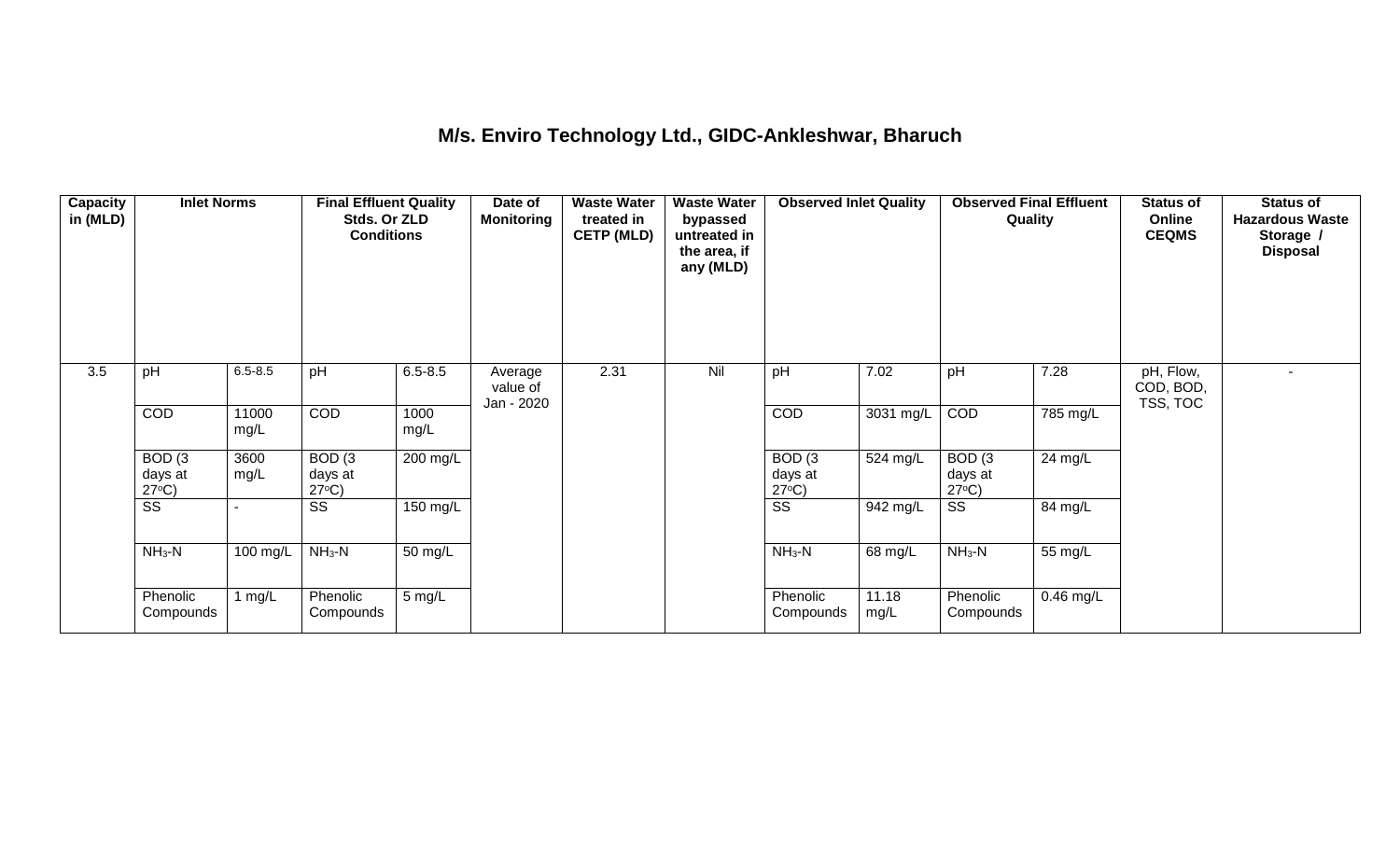### **M/s. Narmada Clean Tech Ltd., (Bharuch Eco-Aqua Infrastructure Ltd.,) (BEAIL), Ankleshwar**

| Capacity<br>in (MLD) | <b>Inlet Norms</b>     |              | <b>Final Effluent Quality</b><br>Stds. Or ZLD<br><b>Conditions</b> |                    | Date of<br><b>Monitoring</b>      | <b>Waste Water</b><br>treated in<br><b>CETP (MLD)</b> | <b>Waste Water</b><br>bypassed<br>untreated in<br>the area, if<br>any (MLD) | <b>Observed Inlet Quality</b> |                       | <b>Observed Final Effluent</b><br>Quality |            | <b>Status of</b><br>Online<br><b>CEQMS</b> | <b>Status of</b><br><b>Hazardous Waste</b><br>Storage /<br><b>Disposal</b> |
|----------------------|------------------------|--------------|--------------------------------------------------------------------|--------------------|-----------------------------------|-------------------------------------------------------|-----------------------------------------------------------------------------|-------------------------------|-----------------------|-------------------------------------------|------------|--------------------------------------------|----------------------------------------------------------------------------|
| 40                   | pH                     | $6.5 - 8.5$  | pH                                                                 | $6-9$              | Average<br>value of<br>Jan - 2020 | 31.92                                                 | Nilfg                                                                       | pH                            | 7.30                  | pH                                        | 8.03       | pH, Flow<br>Meter, TOC,<br><b>TSS</b>      | Storage - 1500 MT                                                          |
|                      | COD                    | 1000<br>mg/L | COD                                                                | $500 \text{ mg/L}$ |                                   |                                                       |                                                                             | COD                           | $\overline{769}$ mg/L | COD                                       | 1039 mg/L  |                                            |                                                                            |
|                      | <b>BOD</b>             | 200 mg/L     | <b>BOD</b>                                                         | 100 mg/L           |                                   |                                                       |                                                                             | <b>BOD</b>                    | 68 mg/L               | <b>BOD</b>                                | $150$ mg/L |                                            |                                                                            |
|                      | $\overline{\text{ss}}$ | 150 mg/L     | $\overline{\text{ss}}$                                             | $100 \text{ mg/L}$ |                                   |                                                       |                                                                             | $\overline{\text{ss}}$        | 40 mg/L               | $\overline{\text{ss}}$                    | $186$ mg/L |                                            |                                                                            |
|                      | $NH3-N$                | 50 mg/L      | $NH3-N$                                                            | 50 mg/L            |                                   |                                                       |                                                                             | $NH3-N$                       | 140 mg/L              | $NH_3-N$                                  | $118$ mg/L |                                            |                                                                            |
|                      | Phenolic<br>Compounds  | 5 mg/L       | Phenolic<br>Compounds                                              | $5 \text{ mg/L}$   |                                   |                                                       |                                                                             | Phenolic<br>Compounds         | $0.51$ mg/L           | Phenolic<br>Compounds                     | 8.97 mg/L  |                                            |                                                                            |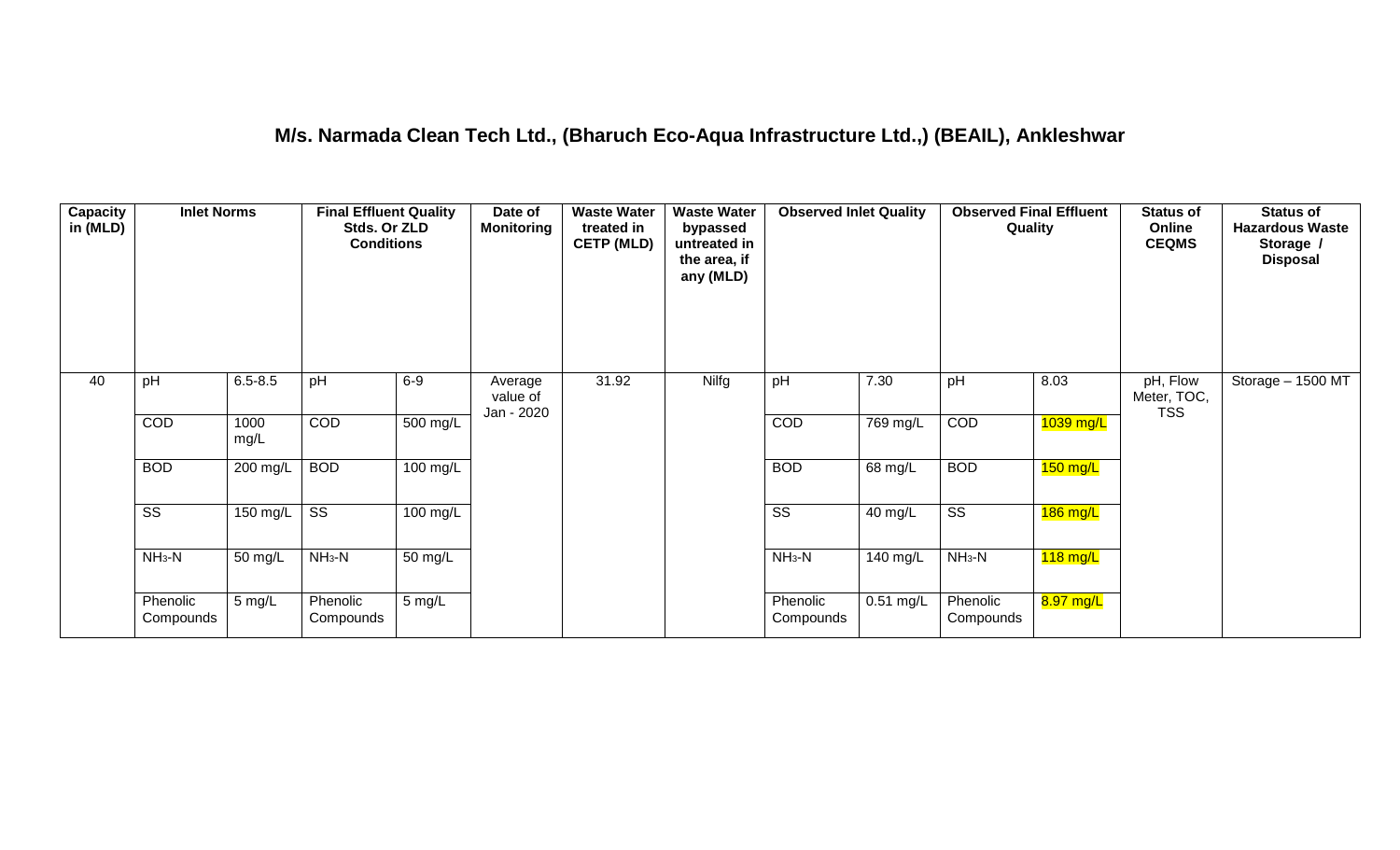## **M/s. Panoli Enviro Technology Ltd., GIDC-Panoil, Bharuch**

| Capacity<br>in (MLD) | <b>Inlet Norms</b>     |               | <b>Final Effluent Quality</b><br>Stds. Or ZLD<br><b>Conditions</b> |              | Date of<br><b>Monitoring</b>      | <b>Waste Water</b><br>treated in<br><b>CETP (MLD)</b> | <b>Waste Water</b><br>bypassed<br>untreated in<br>the area, if<br>any (MLD) | <b>Observed Inlet Quality</b> |                       | <b>Observed Final Effluent</b><br>Quality |            | <b>Status of</b><br>Online<br><b>CEQMS</b> | <b>Status of</b><br><b>Hazardous Waste</b><br>Storage /<br><b>Disposal</b> |
|----------------------|------------------------|---------------|--------------------------------------------------------------------|--------------|-----------------------------------|-------------------------------------------------------|-----------------------------------------------------------------------------|-------------------------------|-----------------------|-------------------------------------------|------------|--------------------------------------------|----------------------------------------------------------------------------|
| 1.02                 | pH                     | $6.5 - 8.5$   | pH                                                                 | $6.5 - 8.5$  | Average<br>value of<br>Jan - 2020 | 0.45                                                  | Nil                                                                         | pH                            | 6.78                  | pH                                        | 7.44       | pH, Flow<br>Meter, TOC                     | Storage - 150 MT                                                           |
|                      | COD                    | 10000<br>mg/L | COD                                                                | 1000<br>mg/L |                                   |                                                       |                                                                             | COD                           | 4182 mg/L             | COD                                       | 816 mg/L   |                                            |                                                                            |
|                      | <b>BOD</b>             | 3000<br>mg/L  | <b>BOD</b>                                                         | 200 mg/L     |                                   |                                                       |                                                                             | <b>BOD</b>                    | $\overline{615}$ mg/L | <b>BOD</b>                                | 32 mg/L    |                                            |                                                                            |
|                      | $\overline{\text{ss}}$ |               | SS                                                                 | 150 mg/L     |                                   |                                                       |                                                                             | $\overline{\text{SS}}$        | 1256 mg/L             | $\overline{\text{ss}}$                    | 42 mg/L    |                                            |                                                                            |
|                      | $NH3-N$                | 50 mg/L       | $NH3-N$                                                            | 50 mg/L      |                                   |                                                       |                                                                             | $NH3-N$                       | 121 mg/L              | $NH3-N$                                   | 60 mg/L    |                                            |                                                                            |
|                      | Phenolic<br>Compounds  | 1 $mg/L$      | Phenolic<br>Compounds                                              | 1 $mg/L$     |                                   |                                                       |                                                                             | Phenolic<br>Compounds         | 1.90 mg/L             | Phenolic<br>Compounds                     | $0.1$ mg/L |                                            |                                                                            |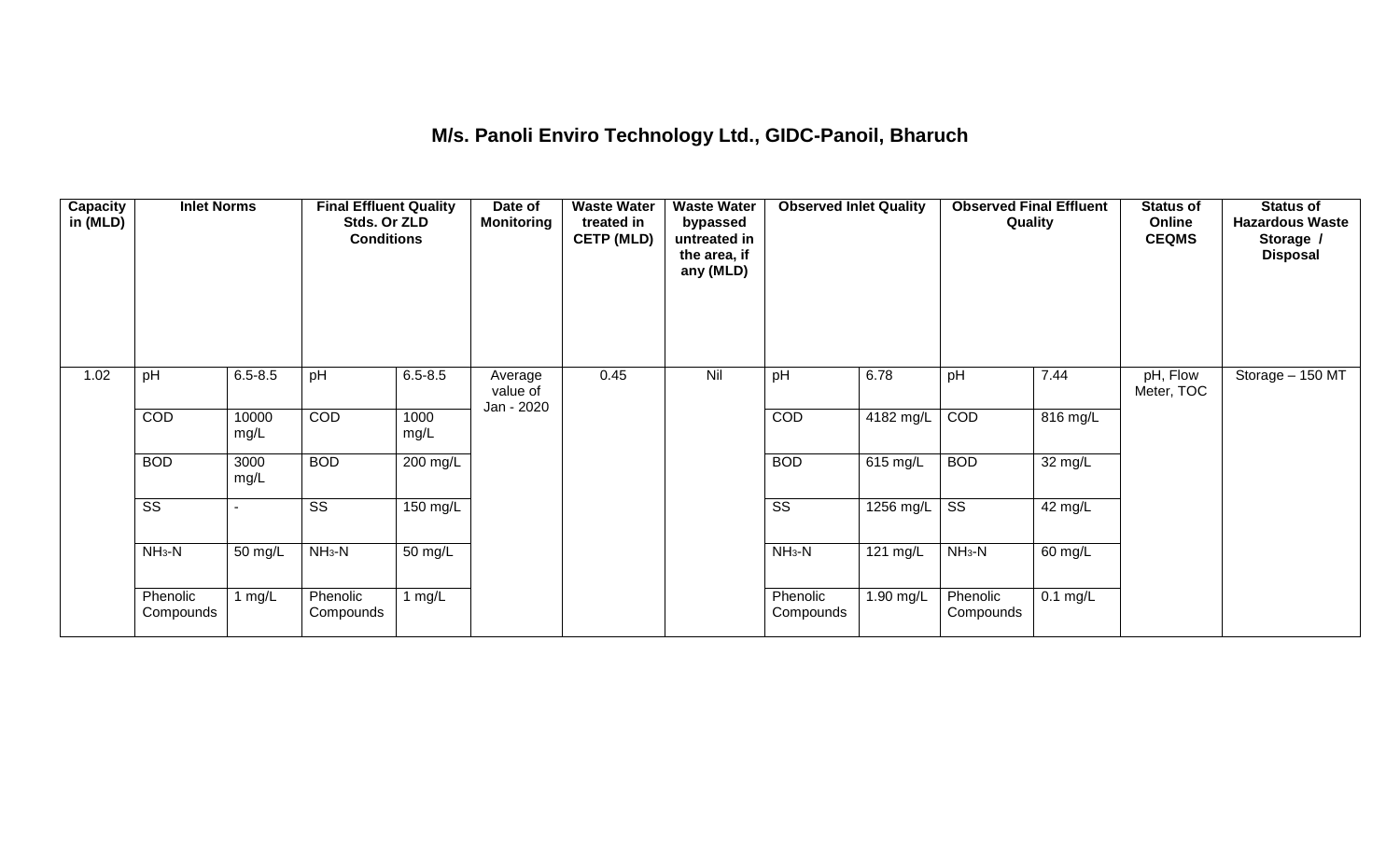### **M/s. Globe Enviro Care Ltd. [chemical units], GIDC-Sachin, Surat**

| Capacity<br>in (MLD) | <b>Inlet Norms</b>     |              | <b>Final Effluent Quality</b><br>Stds. Or ZLD<br><b>Conditions</b> |                      | Date of<br><b>Monitoring</b>      | <b>Waste Water</b><br>treated in<br><b>CETP (MLD)</b> | <b>Waste Water</b><br>bypassed<br>untreated in<br>the area, if<br>any (MLD) | <b>Observed Inlet Quality</b> |                     | <b>Observed Final Effluent</b><br>Quality |                   | <b>Status of</b><br>Online<br><b>CEQMS</b> | <b>Status of</b><br><b>Hazardous Waste</b><br>Storage /<br><b>Disposal</b> |
|----------------------|------------------------|--------------|--------------------------------------------------------------------|----------------------|-----------------------------------|-------------------------------------------------------|-----------------------------------------------------------------------------|-------------------------------|---------------------|-------------------------------------------|-------------------|--------------------------------------------|----------------------------------------------------------------------------|
|                      | pH                     | 6.5 to 8.5   | pH                                                                 | 6.5 to 8.5           | Average<br>value of<br>Jan - 2020 | 0.236                                                 | Nil                                                                         | pH                            | 6.76                | pH                                        | 7.60              | pH, TOC,<br>TSS, Flow<br>meter             | Storage - 1800 MT                                                          |
|                      | COD                    | 3000<br>mg/L | COD                                                                | 250 mg/L             |                                   |                                                       |                                                                             | COD                           | $1825 \text{ mg/L}$ | COD                                       | $189$ mg/L        |                                            |                                                                            |
|                      | <b>BOD</b>             | 1200<br>mg/L | <b>BOD</b>                                                         | $\overline{30}$ mg/L |                                   |                                                       |                                                                             | <b>BOD</b>                    | 399 mg/L            | <b>BOD</b>                                | $21 \text{ mg/L}$ |                                            |                                                                            |
|                      | $\overline{\text{ss}}$ | $300$ mg/L   | $\overline{\text{ss}}$                                             | $100$ mg/L           |                                   |                                                       |                                                                             | $\overline{\text{ss}}$        | 284 mg/L            | $\overline{\text{ss}}$                    | 54 mg/L           |                                            |                                                                            |
|                      | $NH3-N$                | 50 mg/L      | $NH3-N$                                                            | 50 mg/L              |                                   |                                                       |                                                                             | $NH3-N$                       | 52 mg/L             | $NH3-N$                                   | 38 mg/L           |                                            |                                                                            |
|                      | Phenolic<br>Compounds  | 1 mg/L       | Phenolic<br>Compounds                                              | 1 mg/L               |                                   |                                                       |                                                                             | Phenolic<br>Compounds         | 1.50 mg/L           | Phenolic<br>Compounds                     | $0.60$ mg/L       |                                            |                                                                            |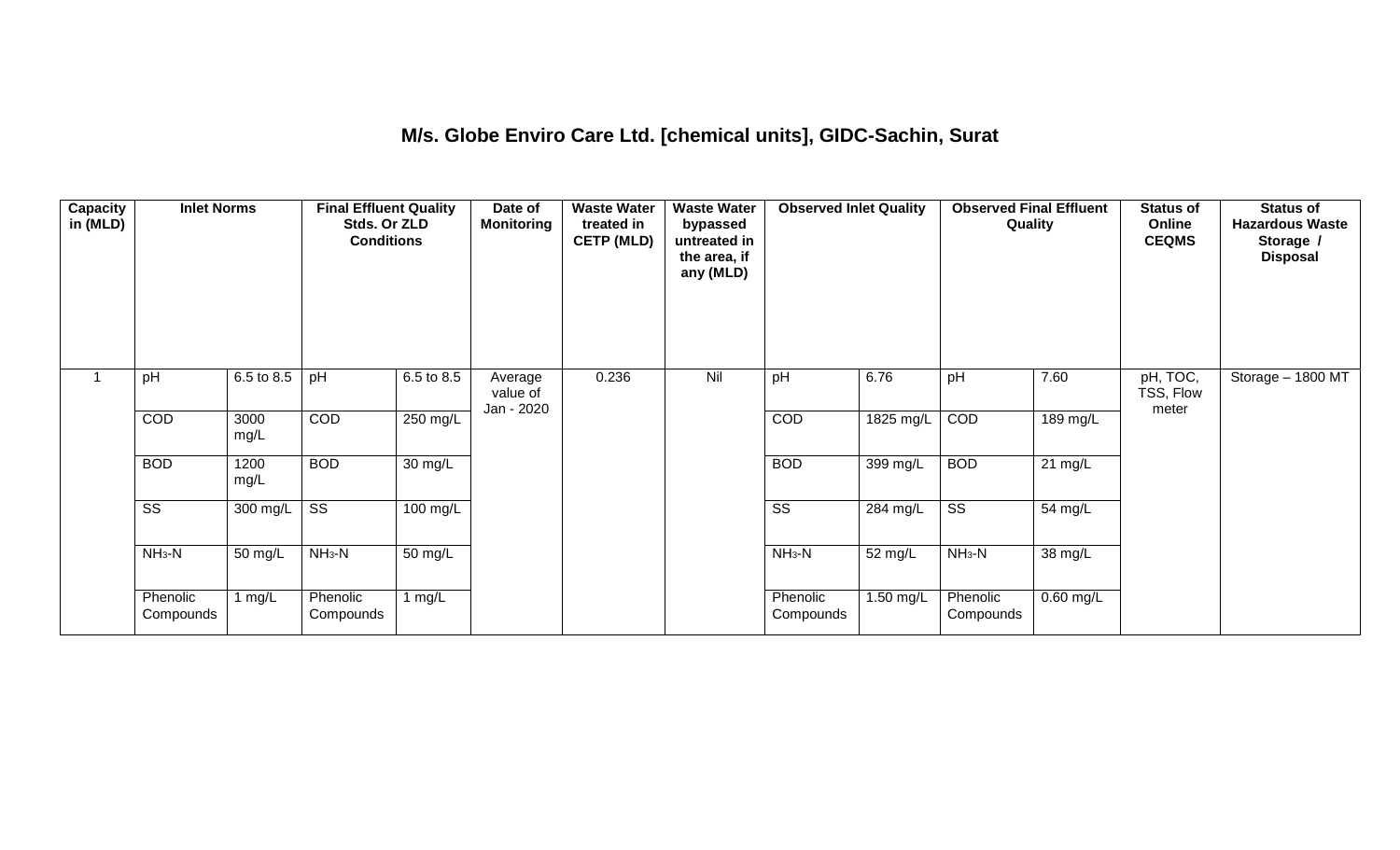### **M/s. Sachin Infra Environment Ltd., GIDC-Sachin, Surat**

| <b>Capacity</b><br>in (MLD) | <b>Inlet Norms</b>     |                  | <b>Final Effluent Quality</b><br>Stds. Or ZLD<br><b>Conditions</b> |                      | Date of<br><b>Monitoring</b>      | <b>Waste Water</b><br>treated in<br><b>CETP (MLD)</b> | <b>Waste Water</b><br>bypassed<br>untreated in<br>the area, if<br>any (MLD) | <b>Observed Inlet Quality</b> |                      | <b>Observed Final Effluent</b><br>Quality |                       | <b>Status of</b><br>Online<br><b>CEQMS</b> | <b>Status of</b><br><b>Hazardous Waste</b><br>Storage /<br><b>Disposal</b> |
|-----------------------------|------------------------|------------------|--------------------------------------------------------------------|----------------------|-----------------------------------|-------------------------------------------------------|-----------------------------------------------------------------------------|-------------------------------|----------------------|-------------------------------------------|-----------------------|--------------------------------------------|----------------------------------------------------------------------------|
| 50                          | pH                     | Not<br>Furnished | pH                                                                 | $6.5 - 8.5$          | Average<br>value of<br>Jan - 2020 | 32.83                                                 | Nil                                                                         | pH                            | 7.38                 | pH                                        | 7.46                  | pH, Flow<br>Meter, TOC                     | Storage - 350 MT                                                           |
|                             | COD                    | 1000<br>mg/L     | COD                                                                | 250 mg/L             |                                   |                                                       |                                                                             | COD                           | $892$ mg/L           | COD                                       | $\overline{221}$ mg/L |                                            |                                                                            |
|                             | <b>BOD</b>             | 400 mg/L         | <b>BOD</b>                                                         | 30 mg/L              |                                   |                                                       |                                                                             | <b>BOD</b>                    | 192 mg/L             | <b>BOD</b>                                | $\overline{23}$ mg/L  |                                            |                                                                            |
|                             | $\overline{\text{ss}}$ | 300 mg/L         | $\overline{\text{ss}}$                                             | $100 \text{ mg/L}$   |                                   |                                                       |                                                                             | $\overline{\text{ss}}$        | 210 mg/L             | $\overline{\text{ss}}$                    | 72 mg/L               |                                            |                                                                            |
|                             | $NH3-N$                | 50 mg/L          | $NH_3-N$                                                           | $\overline{50}$ mg/L |                                   |                                                       |                                                                             | $NH_3-N$                      | $\overline{2}2$ mg/L | $NH_3-N$                                  | 18 mg/L               |                                            |                                                                            |
|                             | Phenolic<br>Compounds  | mg/L             | Phenolic<br>Compounds                                              | 01 mg/L              |                                   |                                                       |                                                                             | Phenolic<br>Compounds         | 1.09 mg/L            | Phenolic<br>Compounds                     | $0.45$ mg/L           |                                            |                                                                            |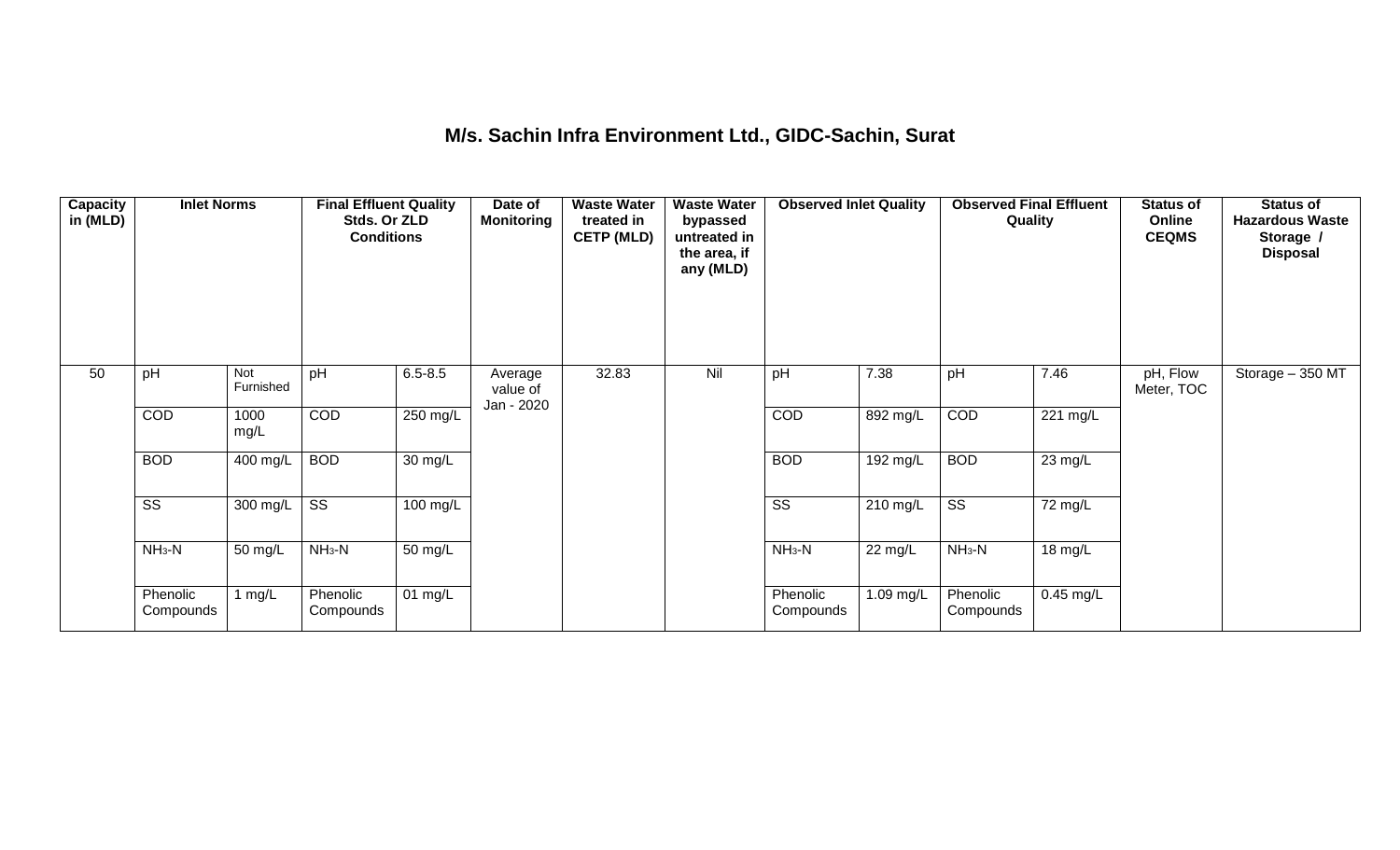## **M/s. Palsana Enviro Protection Ltd., (PEPL), Kadodara, Surat**

| Capacity<br>in (MLD) | <b>Inlet Norms</b>     |              | <b>Final Effluent Quality</b><br>Stds. Or ZLD<br><b>Conditions</b> |                      | Date of<br><b>Monitoring</b>      | <b>Waste Water</b><br>treated in<br><b>CETP (MLD)</b> | <b>Waste Water</b><br>bypassed<br>untreated in<br>the area, if<br>any (MLD) | <b>Observed Inlet Quality</b> |                    | <b>Observed Final Effluent</b><br>Quality |                      | <b>Status of</b><br>Online<br><b>CEQMS</b> | <b>Status of</b><br><b>Hazardous Waste</b><br>Storage /<br><b>Disposal</b> |
|----------------------|------------------------|--------------|--------------------------------------------------------------------|----------------------|-----------------------------------|-------------------------------------------------------|-----------------------------------------------------------------------------|-------------------------------|--------------------|-------------------------------------------|----------------------|--------------------------------------------|----------------------------------------------------------------------------|
| 150                  | pH                     | 6.5 to 8.5   | pH                                                                 | 6.5 to 8.5           | Average<br>value of<br>Jan - 2020 | 98                                                    | Nil                                                                         | pH                            | 7.78               | pH                                        | 7.96                 | pH, Flow<br>Meter, COD,<br>BOD, TSS        | Storage - 600 MT                                                           |
|                      | COD                    | 1000<br>mg/L | COD                                                                | 250 mg/L             |                                   |                                                       |                                                                             | COD                           | 912 mg/L           | COD                                       | $204$ mg/L           |                                            |                                                                            |
|                      | <b>BOD</b>             | 400 mg/L     | <b>BOD</b>                                                         | $\overline{30}$ mg/L |                                   |                                                       |                                                                             | <b>BOD</b>                    | $182 \text{ mg/L}$ | <b>BOD</b>                                | $\overline{22}$ mg/L |                                            |                                                                            |
|                      | $\overline{\text{ss}}$ | 300 mg/L     | $\overline{\text{ss}}$                                             | $100 \text{ mg/L}$   |                                   |                                                       |                                                                             | $\overline{\text{ss}}$        | 180 mg/L           | $\overline{\text{ss}}$                    | 94 mg/L              |                                            |                                                                            |
|                      | $NH_3-N$               | 50 mg/L      | $NH_3-N$                                                           | 50 mg/L              |                                   |                                                       |                                                                             | $NH_3-N$                      | 27 mg/L            | $NH_3-N$                                  | 18 mg/L              |                                            |                                                                            |
|                      | Phenolic<br>Compounds  | 1 $mg/L$     | Phenolic<br>Compounds                                              | 1 $mg/L$             |                                   |                                                       |                                                                             | Phenolic<br>Compounds         | 1.09 mg/L          | Phenolic<br>Compounds                     | $0.57$ mg/L          |                                            |                                                                            |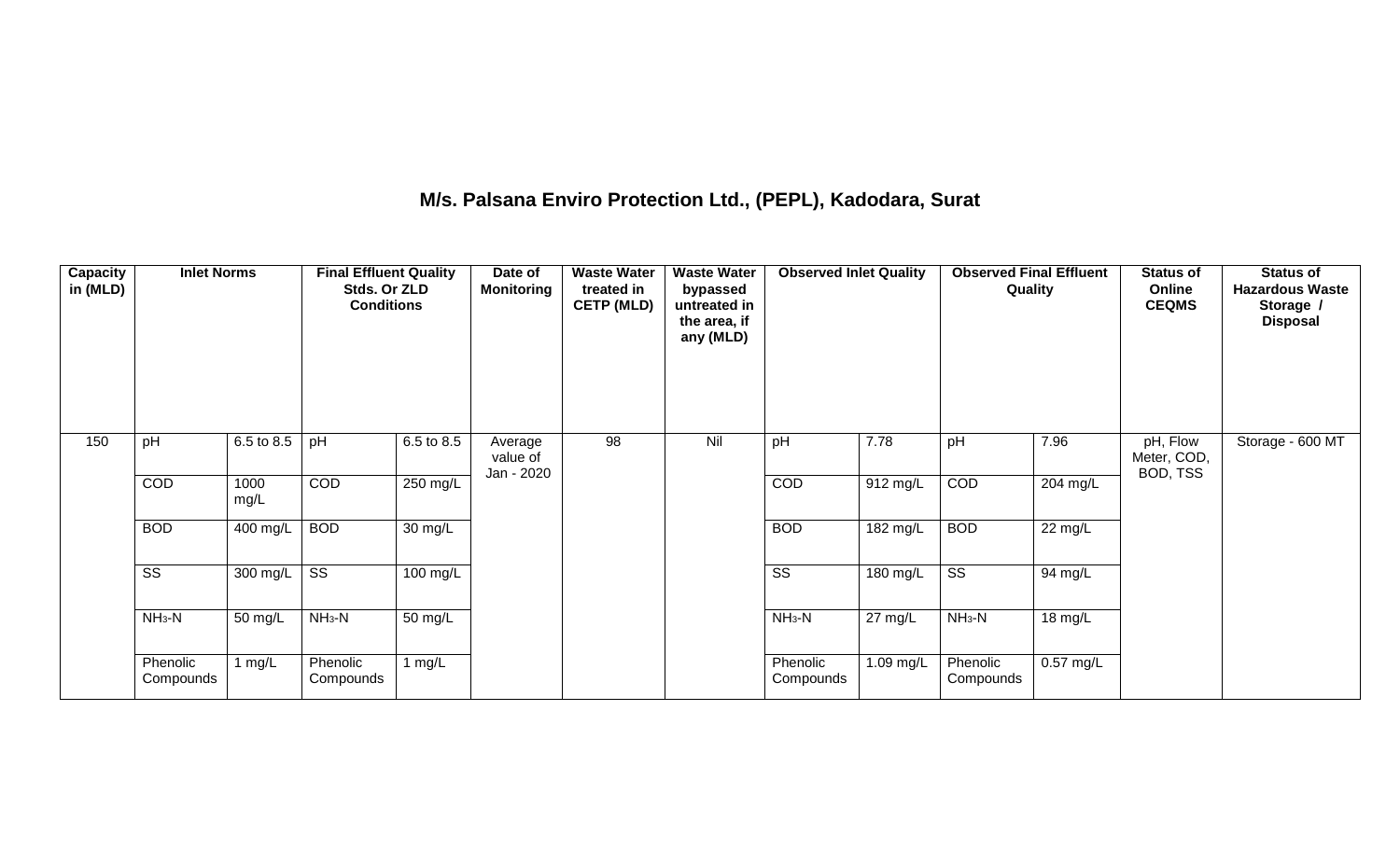### **M/s. Pandesara Infrastructure Ltd., GIDC- Pandesara, Surat**

| Capacity<br>in (MLD) | <b>Inlet Norms</b>    |                                 | <b>Final Effluent Quality</b><br>Stds. Or ZLD<br><b>Conditions</b> |                      | Date of<br><b>Monitoring</b>      | <b>Waste Water</b><br>treated in<br><b>CETP (MLD)</b> | <b>Waste Water</b><br>bypassed<br>untreated in<br>the area, if<br>any (MLD) | <b>Observed Inlet Quality</b> |           | <b>Observed Final Effluent</b><br>Quality |                    | <b>Status of</b><br>Online<br><b>CEQMS</b> | <b>Status of</b><br><b>Hazardous Waste</b><br>Storage /<br><b>Disposal</b> |
|----------------------|-----------------------|---------------------------------|--------------------------------------------------------------------|----------------------|-----------------------------------|-------------------------------------------------------|-----------------------------------------------------------------------------|-------------------------------|-----------|-------------------------------------------|--------------------|--------------------------------------------|----------------------------------------------------------------------------|
| 100                  | pH                    | $6.5 - 8.5$                     | pH                                                                 | $6.5 - 8.5$          | Average<br>value of<br>Jan - 2020 | 81.5                                                  | Nil                                                                         | pH                            | 7.30      | pH                                        | 7.90               | pH, Flow<br>Meter, TOC,<br><b>COD</b>      | Storage - 1000 MT                                                          |
|                      | COD                   | 1000<br>mg/L                    | <b>COD</b>                                                         | $250 \text{ mg/L}$   |                                   |                                                       |                                                                             | COD                           | 908 mg/L  | COD                                       | $210 \text{ mg/L}$ |                                            |                                                                            |
|                      | <b>BOD</b>            | 400 mg/L                        | <b>BOD</b>                                                         | $\overline{30}$ mg/L |                                   |                                                       |                                                                             | <b>BOD</b>                    | 199 mg/L  | <b>BOD</b>                                | 22 mg/L            |                                            |                                                                            |
|                      | SS                    | 300 mg/L $\overline{\text{SS}}$ |                                                                    | 100 mg/L             |                                   |                                                       |                                                                             | $\overline{\text{ss}}$        | 230 mg/L  | $\overline{\text{ss}}$                    | 40 mg/L            |                                            |                                                                            |
|                      | $NH3-N$               | 50 mg/L                         | $NH3-N$                                                            | 50 mg/L              |                                   |                                                       |                                                                             | $NH_3-N$                      | 22 mg/L   | $NH_3-N$                                  | 16 mg/L            |                                            |                                                                            |
|                      | Phenolic<br>Compounds | $01$ mg/L                       | Phenolic<br>Compounds                                              | 01 mg/L              |                                   |                                                       |                                                                             | Phenolic<br>Compounds         | 1.20 mg/L | Phenolic<br>Compounds                     | $0.71$ mg/L        |                                            |                                                                            |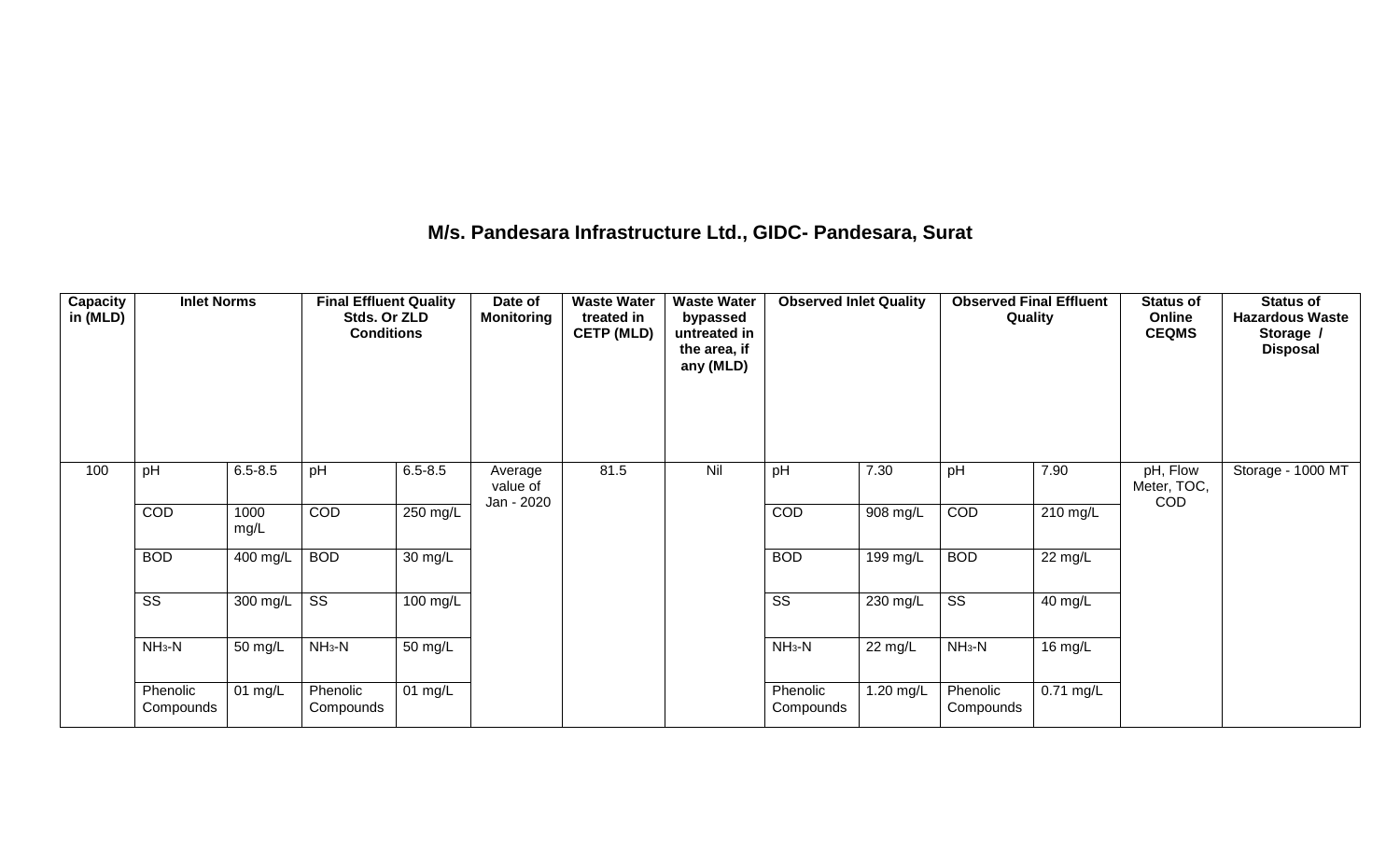## **M/s. CETP of Kejriwal Integrated Textile Park Ltd – KITPL**

| <b>Capacity</b><br>in (MLD) | <b>Inlet Norms</b>     |                | <b>Final Effluent Quality</b><br>Stds. Or ZLD<br><b>Conditions</b> |                     | Date of<br><b>Monitoring</b>      | <b>Waste Water</b><br>treated in<br><b>CETP (MLD)</b> | <b>Waste Water</b><br>bypassed<br>untreated in<br>the area, if<br>any (MLD) | <b>Observed Inlet Quality</b> |                          | <b>Observed Final Effluent</b><br>Quality |                      | <b>Status of</b><br>Online<br><b>CEQMS</b> | <b>Status of</b><br><b>Hazardous Waste</b><br>Storage /<br><b>Disposal</b> |
|-----------------------------|------------------------|----------------|--------------------------------------------------------------------|---------------------|-----------------------------------|-------------------------------------------------------|-----------------------------------------------------------------------------|-------------------------------|--------------------------|-------------------------------------------|----------------------|--------------------------------------------|----------------------------------------------------------------------------|
| 0.84                        | pH                     | $6.5 - 8.5$    | pH                                                                 | $6.5 - 8.5$         | Average<br>value of<br>Jan - 2020 | 0.5                                                   | Nil                                                                         | pH                            | $\blacksquare$           | pH                                        | 7.28                 | $\sim$                                     | Storage - 8 MT                                                             |
|                             | COD                    | $500$<br>mg/L  | COD                                                                | $<$ 20 mg/L         |                                   |                                                       |                                                                             | COD                           | $\overline{\phantom{a}}$ | COD                                       | 32 mg/L              |                                            |                                                                            |
|                             | <b>BOD</b>             | <200<br>mg/L   | <b>BOD</b>                                                         | $\overline{5}$ mg/L |                                   |                                                       |                                                                             | <b>BOD</b>                    | $\blacksquare$           | <b>BOD</b>                                | 4 mg/L               |                                            |                                                                            |
|                             | $\overline{\text{ss}}$ | $<150$<br>mg/L | $\overline{\text{ss}}$                                             | $<$ 5 mg/L          |                                   |                                                       |                                                                             | $\overline{\text{ss}}$        | $\sim$                   | $\overline{\text{ss}}$                    | $\overline{72}$ mg/L |                                            |                                                                            |
|                             | $NH3-N$                | $\blacksquare$ | $NH3-N$                                                            |                     |                                   |                                                       |                                                                             | $NH_3-N$                      | $\blacksquare$           | $NH_3-N$                                  | <b>BDL</b>           |                                            |                                                                            |
|                             | Phenolic<br>Compounds  | $\blacksquare$ | Phenolic<br>Compounds                                              |                     |                                   |                                                       |                                                                             | Phenolic<br>Compounds         | $\sim$                   | Phenolic<br>Compounds                     | 0.46 mg/L            |                                            |                                                                            |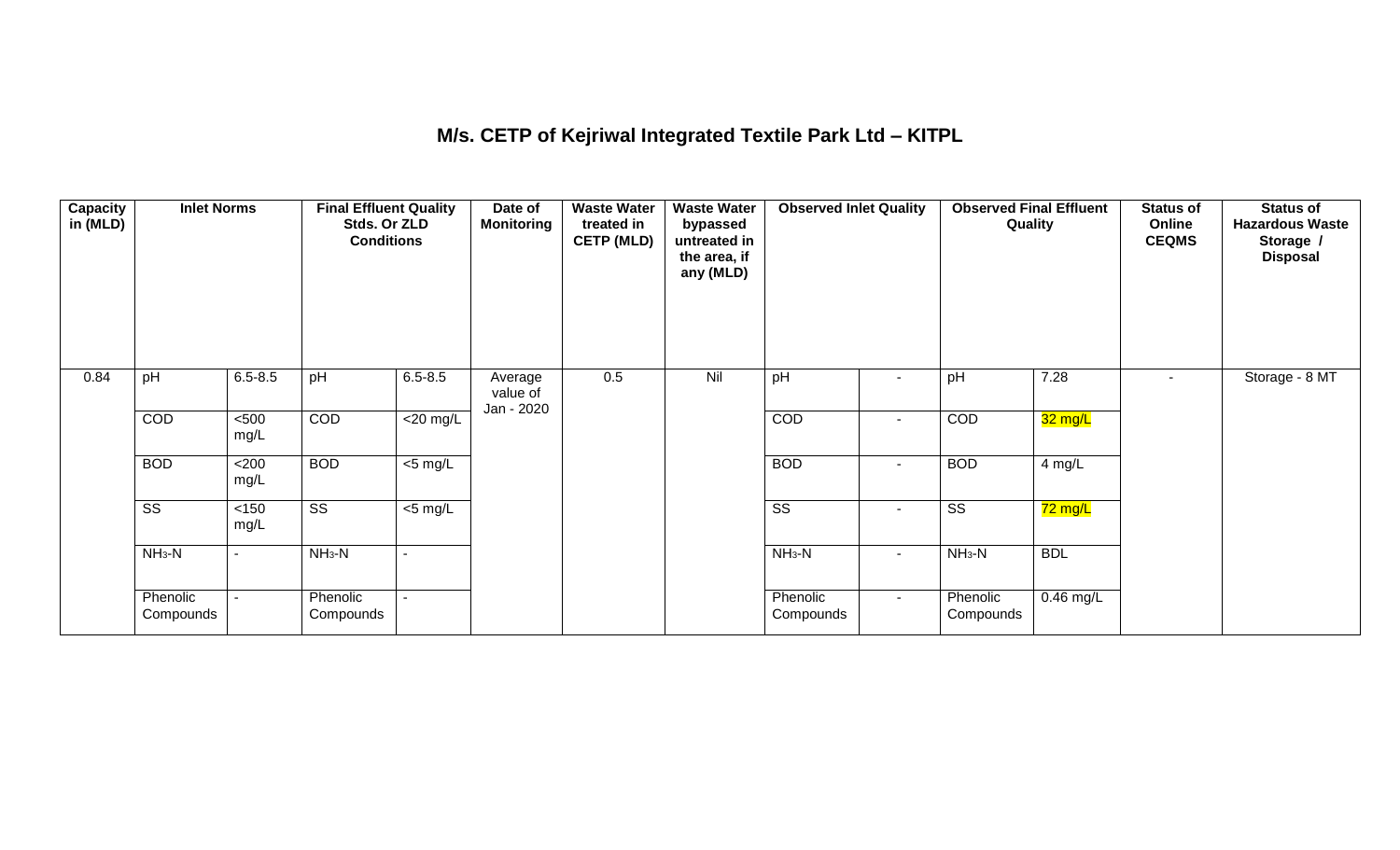## **M/s. Gujarat Eco Textile Park Pvt Ltd, Palsana, Surat**

| Capacity<br>in (MLD) | <b>Inlet Norms</b>     |              | <b>Final Effluent Quality</b><br>Stds. Or ZLD<br><b>Conditions</b> |                       | Date of<br><b>Monitoring</b>      | <b>Waste Water</b><br>treated in<br><b>CETP (MLD)</b> | <b>Waste Water</b><br>bypassed<br>untreated in<br>the area, if<br>any (MLD) | <b>Observed Inlet Quality</b> |                   | <b>Observed Final Effluent</b><br>Quality |           | <b>Status of</b><br>Online<br><b>CEQMS</b> | <b>Status of</b><br><b>Hazardous Waste</b><br>Storage /<br><b>Disposal</b> |
|----------------------|------------------------|--------------|--------------------------------------------------------------------|-----------------------|-----------------------------------|-------------------------------------------------------|-----------------------------------------------------------------------------|-------------------------------|-------------------|-------------------------------------------|-----------|--------------------------------------------|----------------------------------------------------------------------------|
| 60                   | pH                     | $6.5 - 8.5$  | pH                                                                 | 6.5 to 8.5            | Average<br>value of<br>Jan - 2020 | 29                                                    | Nil                                                                         | pH                            | 7.51              | pH                                        | 7.35      | pH, Flow<br>Meter, COD<br>Meter            | Storage - 200 MT<br>Disposal - 623 MT                                      |
|                      | COD                    | 1000<br>mg/L | COD                                                                | 250 mg/L              |                                   |                                                       |                                                                             | COD                           | 870 mg/L          | COD                                       | 178 mg/L  | including<br><b>TOC</b>                    |                                                                            |
|                      | <b>BOD</b>             | 400 mg/L     | <b>BOD</b>                                                         | 100 mg/L              |                                   |                                                       |                                                                             | <b>BOD</b>                    | $189$ mg/L        | <b>BOD</b>                                | 21 mg/L   |                                            |                                                                            |
|                      | $\overline{\text{ss}}$ | 300 mg/L     | $\overline{\text{ss}}$                                             | $\overline{<}60$ mg/L |                                   |                                                       |                                                                             | $\overline{\text{ss}}$        | $196$ mg/L        | $\overline{\text{ss}}$                    | 92 mg/L   |                                            |                                                                            |
|                      | $NH3-N$                | 50 mg/L      | $NH3-N$                                                            | 50 mg/L               |                                   |                                                       |                                                                             | $NH_3-N$                      | $32 \text{ mg/L}$ | $NH_3-N$                                  | 27 mg/L   |                                            |                                                                            |
|                      | Phenolic<br>Compounds  |              | Phenolic<br>Compounds                                              | 1 $mg/L$              |                                   |                                                       |                                                                             | Phenolic<br>Compounds         | 1.35 mg/L         | Phenolic<br>Compounds                     | 0.68 mg/L |                                            |                                                                            |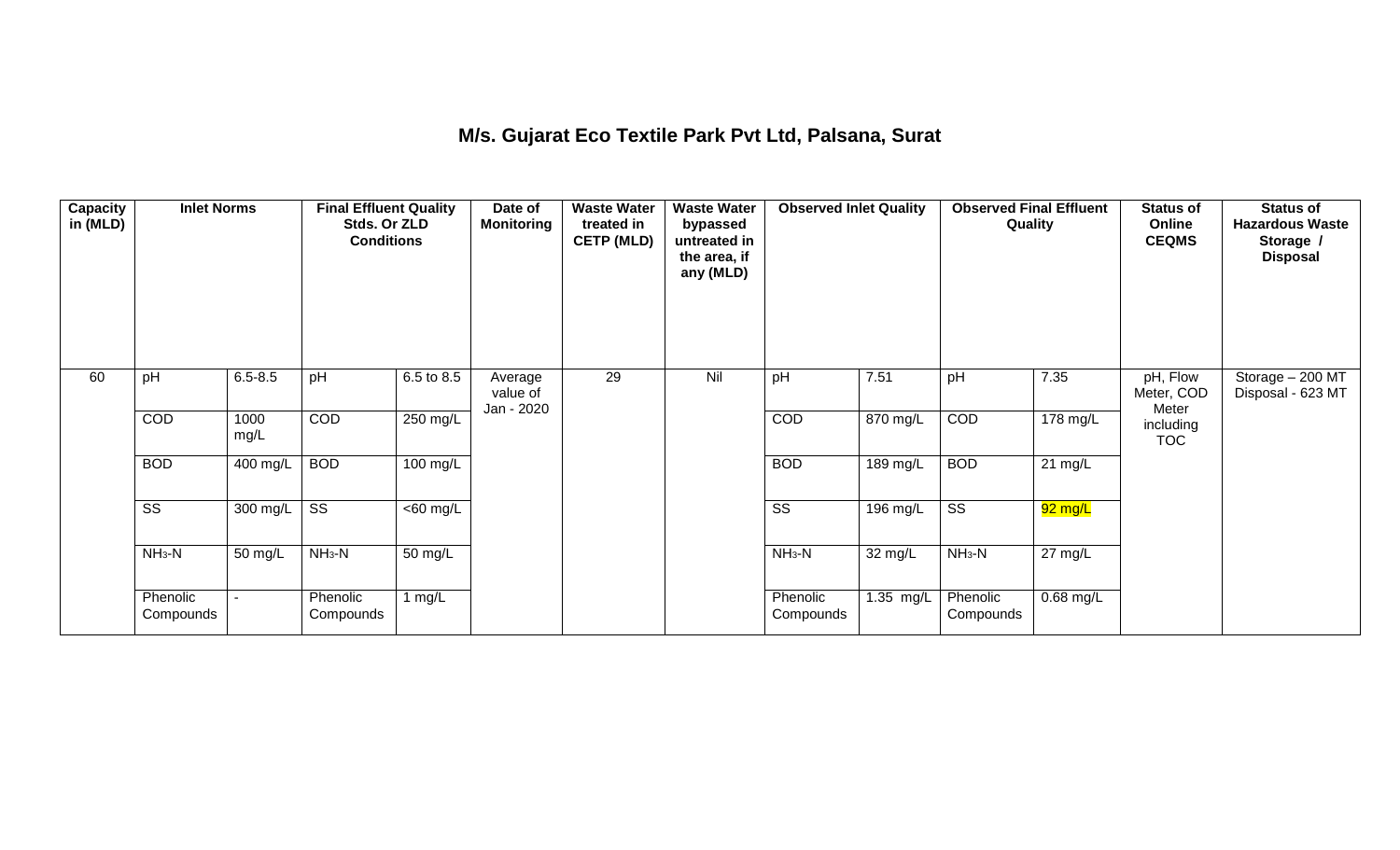### **M/s. Fairdeal Textile Parks Pvt. Ltd, Kosamaba, Surat**

| <b>Capacity</b><br>in (MLD) | <b>Inlet Norms</b>     |          | <b>Final Effluent Quality</b><br>Stds. Or ZLD<br><b>Conditions</b> |                      | Date of<br><b>Monitoring</b>      | <b>Waste Water</b><br>treated in<br><b>CETP (MLD)</b> | <b>Waste Water</b><br>bypassed<br>untreated in<br>the area, if<br>any (MLD) | Ob<br>served Inlet Quality |                | Quality                | <b>Observed Final Effluent</b> | <b>Status of</b><br>Online<br><b>CEQMS</b> | <b>Status of</b><br><b>Hazardous Waste</b><br>Storage /<br><b>Disposal</b> |
|-----------------------------|------------------------|----------|--------------------------------------------------------------------|----------------------|-----------------------------------|-------------------------------------------------------|-----------------------------------------------------------------------------|----------------------------|----------------|------------------------|--------------------------------|--------------------------------------------|----------------------------------------------------------------------------|
| 3.75                        | pH                     |          | pH                                                                 | 6.5 to 8.5           | Average<br>value of<br>Jan - 2020 | 1.39                                                  | Nil                                                                         | pH                         | 6.92           | pH                     | 7.35                           | pH, Flow<br>Meter                          | Storage - 2 MT<br>Disposal - 5 MT                                          |
|                             | COD                    | 500 mg/L | COD                                                                | 100 mg/L             |                                   |                                                       |                                                                             | COD                        | 256 mg/L       | COD                    | $\overline{37}$ mg/L           |                                            |                                                                            |
|                             | <b>BOD</b>             | 200 mg/L | <b>BOD</b>                                                         | $\overline{30}$ mg/L |                                   |                                                       |                                                                             | <b>BOD</b>                 | 36 mg/L        | <b>BOD</b>             | 6 mg/L                         |                                            |                                                                            |
|                             | $\overline{\text{ss}}$ |          | $\overline{\text{ss}}$                                             | $<$ 60 mg/L          |                                   |                                                       |                                                                             | $\overline{\text{ss}}$     | 126 mg/L       | $\overline{\text{ss}}$ | 32 mg/L                        |                                            |                                                                            |
|                             | $NH3-N$                |          | $NH3-N$                                                            | 50 mg/L              |                                   |                                                       |                                                                             | $NH_3-N$                   | $\blacksquare$ | $NH3-N$                |                                |                                            |                                                                            |
|                             | Phenolic<br>Compounds  |          | Phenolic<br>Compounds                                              | 1 $mg/L$             |                                   |                                                       |                                                                             | Phenolic<br>Compounds      | 0.71           | Phenolic<br>Compounds  | 0.32                           |                                            |                                                                            |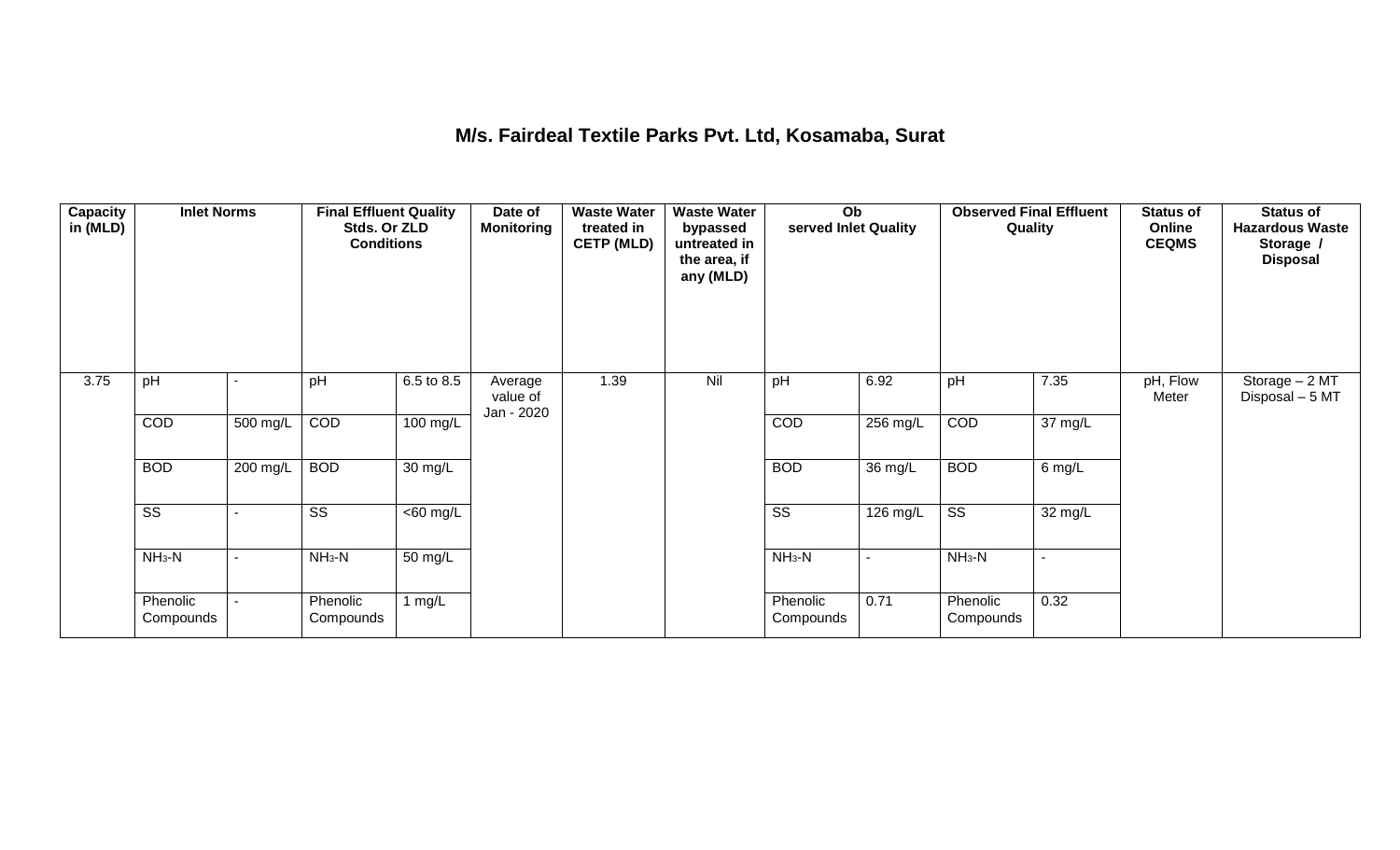## **M/s. New Palsana Industrial Co. Op. Society Ltd., Palsana, Surat**

| Capacity<br>in (MLD) | <b>Inlet Norms</b>     |                  | <b>Final Effluent Quality</b><br>Stds. Or ZLD<br><b>Conditions</b> |                   | Date of<br><b>Monitoring</b>      | <b>Waste Water</b><br>treated in<br><b>CETP (MLD)</b> | <b>Waste Water</b><br>bypassed<br>untreated in<br>the area, if<br>any (MLD) | <b>Observed Inlet Quality</b> |           | <b>Observed Final Effluent</b><br>Quality |                      | <b>Status of</b><br>Online<br><b>CEQMS</b> | <b>Status of</b><br><b>Hazardous Waste</b><br>Storage /<br><b>Disposal</b> |
|----------------------|------------------------|------------------|--------------------------------------------------------------------|-------------------|-----------------------------------|-------------------------------------------------------|-----------------------------------------------------------------------------|-------------------------------|-----------|-------------------------------------------|----------------------|--------------------------------------------|----------------------------------------------------------------------------|
| 45                   | pH                     | $6.5 - 8.5$      | pH                                                                 | $6.5 - 8.5$       | Average<br>value of<br>Jan - 2020 | 25                                                    | Nil                                                                         | pH                            | 8.11      | pH                                        | 7.94                 | pH, Flow<br>meter, COD,<br>BOD, TSS        | Storage - 1000 MT<br>Disposal - 1331<br>МT                                 |
|                      | COD                    | 1000<br>mg/L     | COD                                                                | 250 mg/L          |                                   |                                                       |                                                                             | COD                           | 815 mg/L  | COD                                       | 198 mg/L             |                                            |                                                                            |
|                      | <b>BOD</b>             | $400$ mg/L       | <b>BOD</b>                                                         | $30 \text{ mg/L}$ |                                   |                                                       |                                                                             | <b>BOD</b>                    | 180 mg/L  | <b>BOD</b>                                | $20 \,\mathrm{mg/L}$ |                                            |                                                                            |
|                      | $\overline{\text{ss}}$ | 300 mg/L $\vert$ | $\overline{\text{ss}}$                                             | $<$ 60 mg/L       |                                   |                                                       |                                                                             | $\overline{\text{SS}}$        | 244 mg/L  | $\overline{\text{ss}}$                    | 52 mg/L              |                                            |                                                                            |
|                      | $NH3-N$                | 50 mg/L          | $NH3-N$                                                            | $50 \text{ mg/L}$ |                                   |                                                       |                                                                             | $NH3-N$                       | 24 mg/L   | $NH3-N$                                   | $\frac{1}{17}$ mg/L  |                                            |                                                                            |
|                      | Phenolic<br>Compounds  | 1 mg/L           | Phenolic<br>Compounds                                              | 1 $mg/L$          |                                   |                                                       |                                                                             | Phenolic<br>Compounds         | 1.18 mg/L | Phenolic<br>Compounds                     | $0.61$ mg/L          |                                            |                                                                            |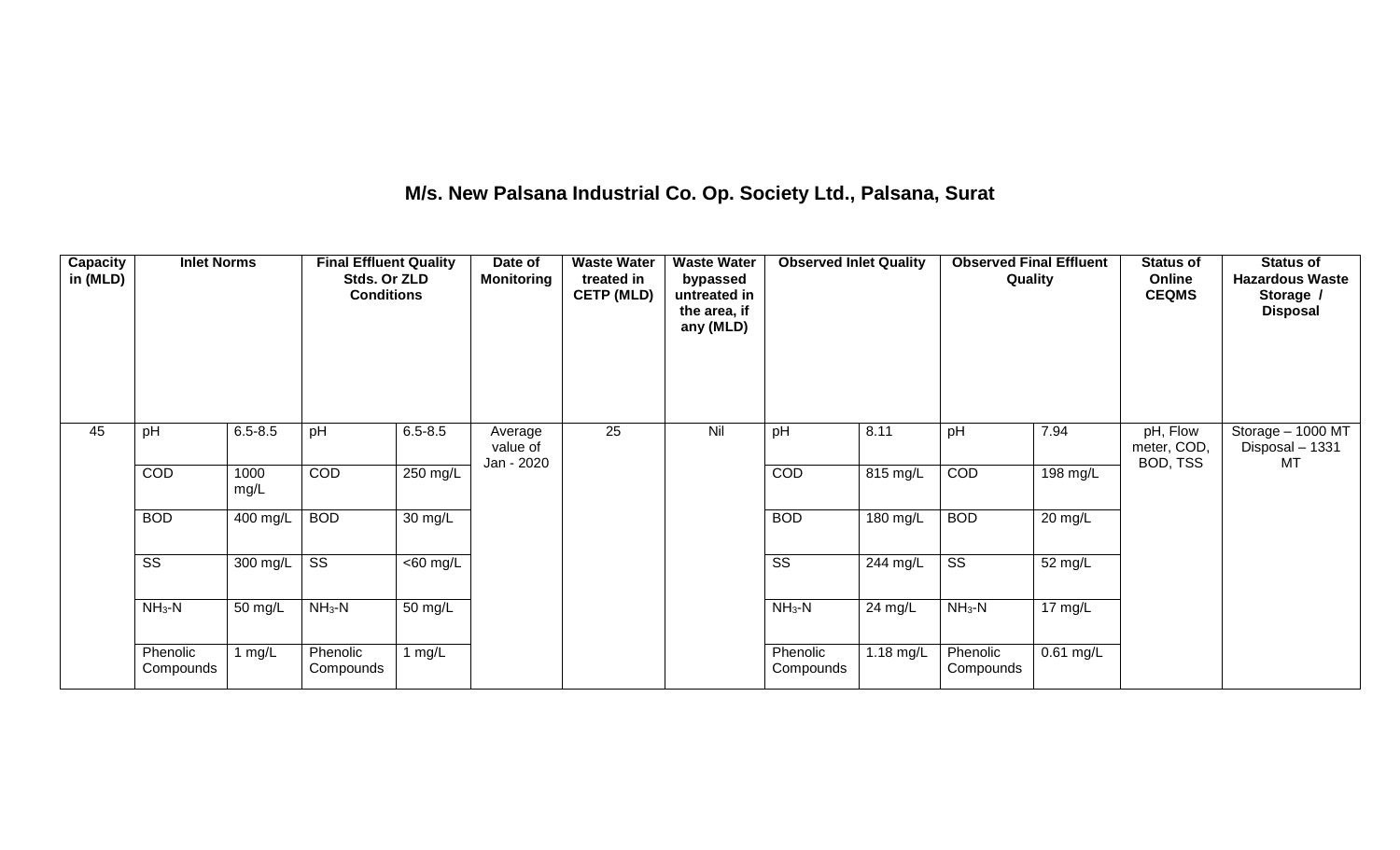## **M/s. Vapi Waste & Effluent Management Co. Ltd, Vapi**

| <b>Capacity</b><br>in (MLD) | <b>Inlet Norms</b>     |              | <b>Final Effluent Quality</b><br>Stds. Or ZLD<br><b>Conditions</b> |                   | <b>Waste Water</b><br>Date of<br>Monitoring<br>treated in<br><b>CETP (MLD)</b> |    | <b>Waste Water</b><br>bypassed<br>untreated in<br>the area, if<br>any (MLD) | <b>Observed Inlet Quality</b> |           | <b>Observed Final Effluent</b><br>Quality |                      | <b>Status of</b><br>Online<br><b>CEQMS</b> | <b>Status of</b><br><b>Hazardous Waste</b><br>Storage /<br><b>Disposal</b> |
|-----------------------------|------------------------|--------------|--------------------------------------------------------------------|-------------------|--------------------------------------------------------------------------------|----|-----------------------------------------------------------------------------|-------------------------------|-----------|-------------------------------------------|----------------------|--------------------------------------------|----------------------------------------------------------------------------|
| 55                          | pH                     | $6.5 - 8.5$  | 0.                                                                 | $6.5 - 8.5$       | Average<br>value of<br>Jan - 2020                                              | 54 | Nil                                                                         | pH                            | 8.07      | pH                                        | 7.38                 | pH, Flow<br>Meter, TOC &<br>DO Meter       | Storage - 18520<br>MT                                                      |
|                             | COD                    | 1000<br>mg/L | COD                                                                | 250 mg/L          |                                                                                |    |                                                                             | COD                           | 1260 mg/L | COD                                       | 249 mg/L             |                                            |                                                                            |
|                             | <b>BOD</b>             | 400 mg/L     | <b>BOD</b>                                                         | $30 \text{ mg/L}$ |                                                                                |    |                                                                             | <b>BOD</b>                    | 370 mg/L  | <b>BOD</b>                                | $\overline{28}$ mg/L |                                            |                                                                            |
|                             | $\overline{\text{SS}}$ | 300 mg/L     | $\overline{\text{SS}}$                                             | 100 mg/L          |                                                                                |    |                                                                             | $\overline{\text{ss}}$        | 521 mg/L  | $\overline{\text{SS}}$                    | 84 mg/L              |                                            |                                                                            |
|                             | $NH3-N$                | 50 mg/L      | $NH3-N$                                                            | 50 mg/L           |                                                                                |    |                                                                             | $NH_3-N$                      | 56 mg/L   | $NH3-N$                                   | 47 mg/L              |                                            |                                                                            |
|                             | Phenolic<br>Compounds  | 1 mg/L       | Phenolic<br>Compounds                                              | 1 $mg/L$          |                                                                                |    |                                                                             | Phenolic<br>Compounds         | 5.65 mg/L | Phenolic<br>Compounds                     | 0.79 mg/L            |                                            |                                                                            |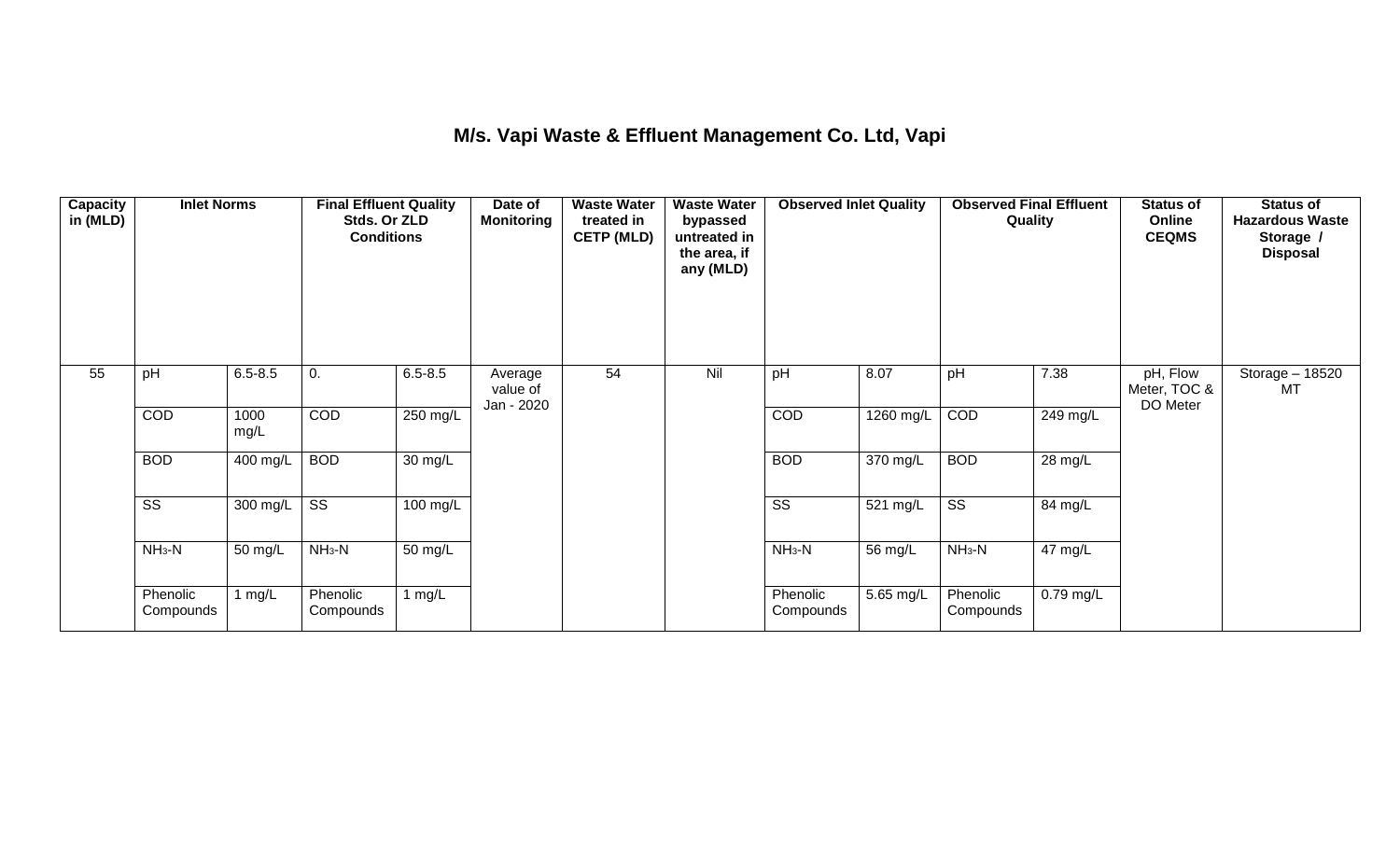## **M/s. Sarigam Clean Initiative (Old Name-Gujarat Industrial Development Corporation), Sarigam**

| <b>Capacity</b><br>in (MLD) | <b>Inlet Norms</b><br>pH<br>$6.5 - 8.5$         |              | <b>Final Effluent Quality</b><br>Stds. Or ZLD<br><b>Conditions</b> |                      | <b>Waste Water</b><br>Date of<br><b>Monitoring</b><br>treated in<br>bypassed<br><b>CETP (MLD)</b><br>any (MLD) |   | <b>Waste Water</b><br>untreated in<br>the area, if | <b>Observed Inlet Quality</b>        |                  | <b>Observed Final Effluent</b><br>Quality |                    | <b>Status of</b><br>Online<br><b>CEQMS</b> | <b>Status of</b><br><b>Hazardous Waste</b><br>Storage /<br><b>Disposal</b> |
|-----------------------------|-------------------------------------------------|--------------|--------------------------------------------------------------------|----------------------|----------------------------------------------------------------------------------------------------------------|---|----------------------------------------------------|--------------------------------------|------------------|-------------------------------------------|--------------------|--------------------------------------------|----------------------------------------------------------------------------|
| 12.5                        |                                                 |              | pH                                                                 | $6.5 - 8.5$          | Average<br>value of<br>Jan - 2020                                                                              | 9 | Nil                                                | pH                                   | 7.89             | pH                                        | 7.90               | Flow Meter,<br>TOC meter                   | Storage - 150 MT                                                           |
|                             | COD                                             | 1000<br>mg/L | <b>COD</b>                                                         | 250 mg/L             |                                                                                                                |   |                                                    | COD                                  | 375 mg/L         | COD                                       | $180 \text{ mg/L}$ |                                            |                                                                            |
|                             | BOD <sub>(3</sub><br>days at<br>$27^{\circ}C$ ) | 400 mg/L     | BOD(3)<br>days at<br>$27^{\circ}C$ )                               | 100 mg/L             |                                                                                                                |   |                                                    | BOD(3)<br>days at<br>$27^{\circ}C$ ) | 112 mg/L         | BOD (3 days<br>at $27^{\circ}$ C)         | 25 mg/L            |                                            |                                                                            |
|                             | SS                                              | 300 mg/L     | SS                                                                 | 100 mg/L             |                                                                                                                |   |                                                    | $\overline{\text{SS}}$               | 42 mg/L          | $\overline{\text{SS}}$                    | 62 mg/L            |                                            |                                                                            |
|                             | $NH3-N$                                         | 50 mg/L      | $NH3-N$                                                            | $\overline{50}$ mg/L |                                                                                                                |   |                                                    | $NH3-N$                              | $2 \text{ mg/L}$ | $NH3-N$                                   | 31 mg/L            |                                            |                                                                            |
|                             | Phenolic<br>Compounds                           | 1 mg/L       | Phenolic<br>Compounds                                              | 1 mg/ $L$            |                                                                                                                |   |                                                    | Phenolic<br>Compounds                | $0.98$ mg/L      | Phenolic<br>Compounds                     | $0.15$ mg/L        |                                            |                                                                            |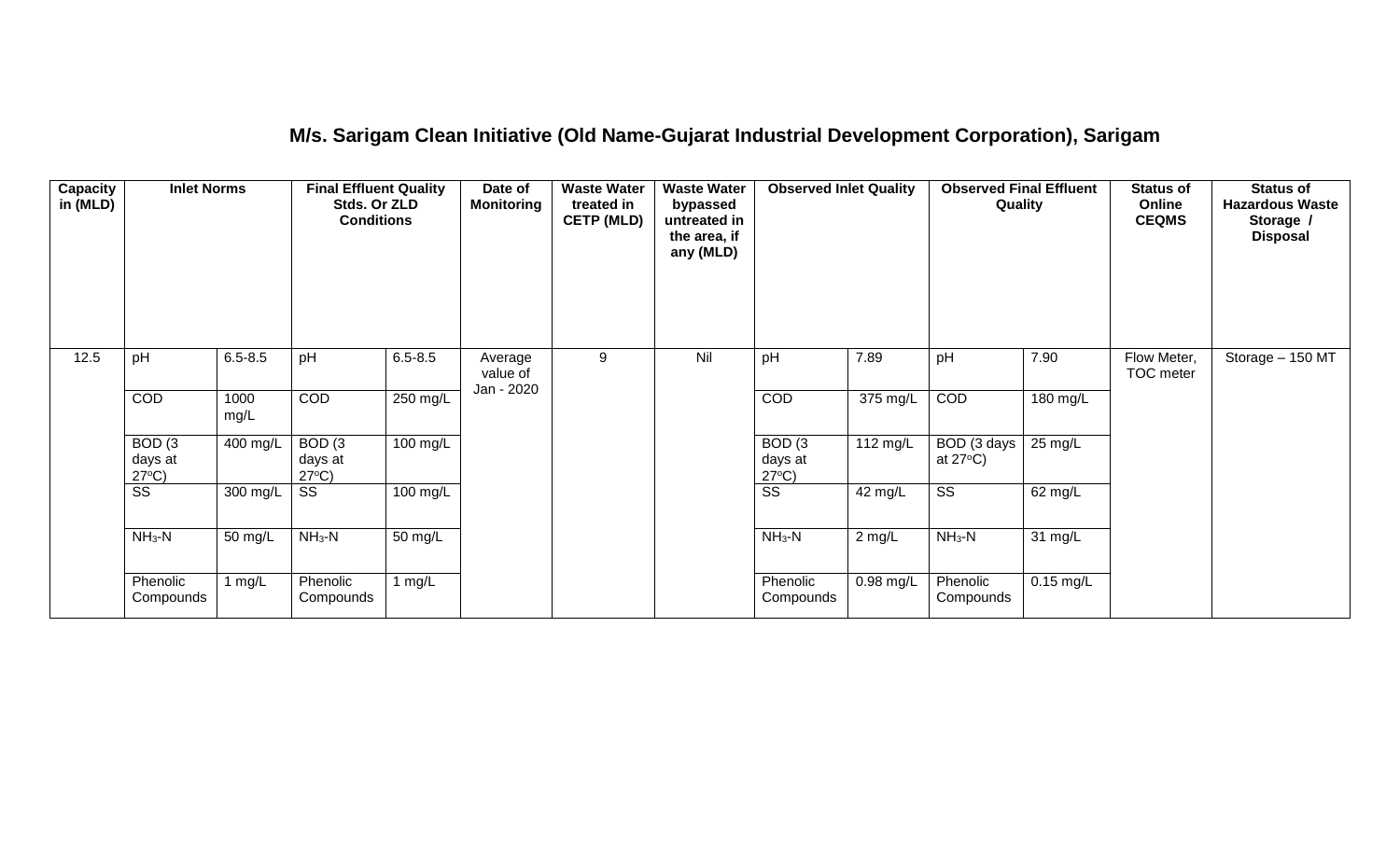### **M/s. Veraval Industries Association, Veraval, Junagadh**

| Capacity<br>in (MLD) | <b>Inlet Norms</b><br>5.5 to 9<br>pH |                          | <b>Final Effluent Quality</b><br>Stds. Or ZLD<br><b>Conditions</b> |                       | Date of<br><b>Monitoring</b>   | <b>Waste Water</b><br>treated in<br><b>CETP (MLD)</b> | <b>Waste Water</b><br>bypassed<br>untreated in<br>the area, if<br>any (MLD) | <b>Observed Inlet Quality</b> |                | <b>Observed Final Effluent</b><br>Quality |                          | <b>Status of</b><br>Online<br><b>CEQMS</b> | <b>Status of</b><br><b>Hazardous Waste</b><br>Storage /<br><b>Disposal</b> |
|----------------------|--------------------------------------|--------------------------|--------------------------------------------------------------------|-----------------------|--------------------------------|-------------------------------------------------------|-----------------------------------------------------------------------------|-------------------------------|----------------|-------------------------------------------|--------------------------|--------------------------------------------|----------------------------------------------------------------------------|
| 5                    |                                      |                          | pH                                                                 | 6 to 9                | No<br>sampling in<br>the month | 5                                                     | Nil                                                                         | pH                            | $\blacksquare$ | pH                                        | $\overline{\phantom{a}}$ | $\overline{\phantom{a}}$                   | $\sim$                                                                     |
|                      | COD                                  | 3500<br>mg/L             | COD                                                                | $250 \text{ mg/L}$    | of<br>Jan - 2020               |                                                       |                                                                             | COD                           | $\blacksquare$ | COD                                       | $\overline{\phantom{a}}$ |                                            |                                                                            |
|                      | <b>BOD</b>                           | 1000<br>mg/L             | <b>BOD</b>                                                         | $\overline{100}$ mg/L |                                |                                                       |                                                                             | <b>BOD</b>                    | $\blacksquare$ | <b>BOD</b>                                |                          |                                            |                                                                            |
|                      | $\overline{\text{ss}}$               | 200 mg/L                 | $\overline{\text{ss}}$                                             | $100 \text{ mg/L}$    |                                |                                                       |                                                                             | $\overline{\text{ss}}$        | $\blacksquare$ | $\overline{\text{ss}}$                    | $\overline{\phantom{a}}$ |                                            |                                                                            |
|                      | $NH3-N$                              | 50 mg/L                  | $NH3-N$                                                            | $\overline{50}$ mg/L  |                                |                                                       |                                                                             | $NH_3-N$                      | $\sim$         | $NH3-N$                                   | $\overline{\phantom{a}}$ |                                            |                                                                            |
|                      | Phenol                               | $\overline{\phantom{a}}$ | Phenol                                                             |                       |                                |                                                       |                                                                             | Phenolic<br>Compounds         | $\sim$         | Phenolic<br>Compounds                     | $\blacksquare$           |                                            |                                                                            |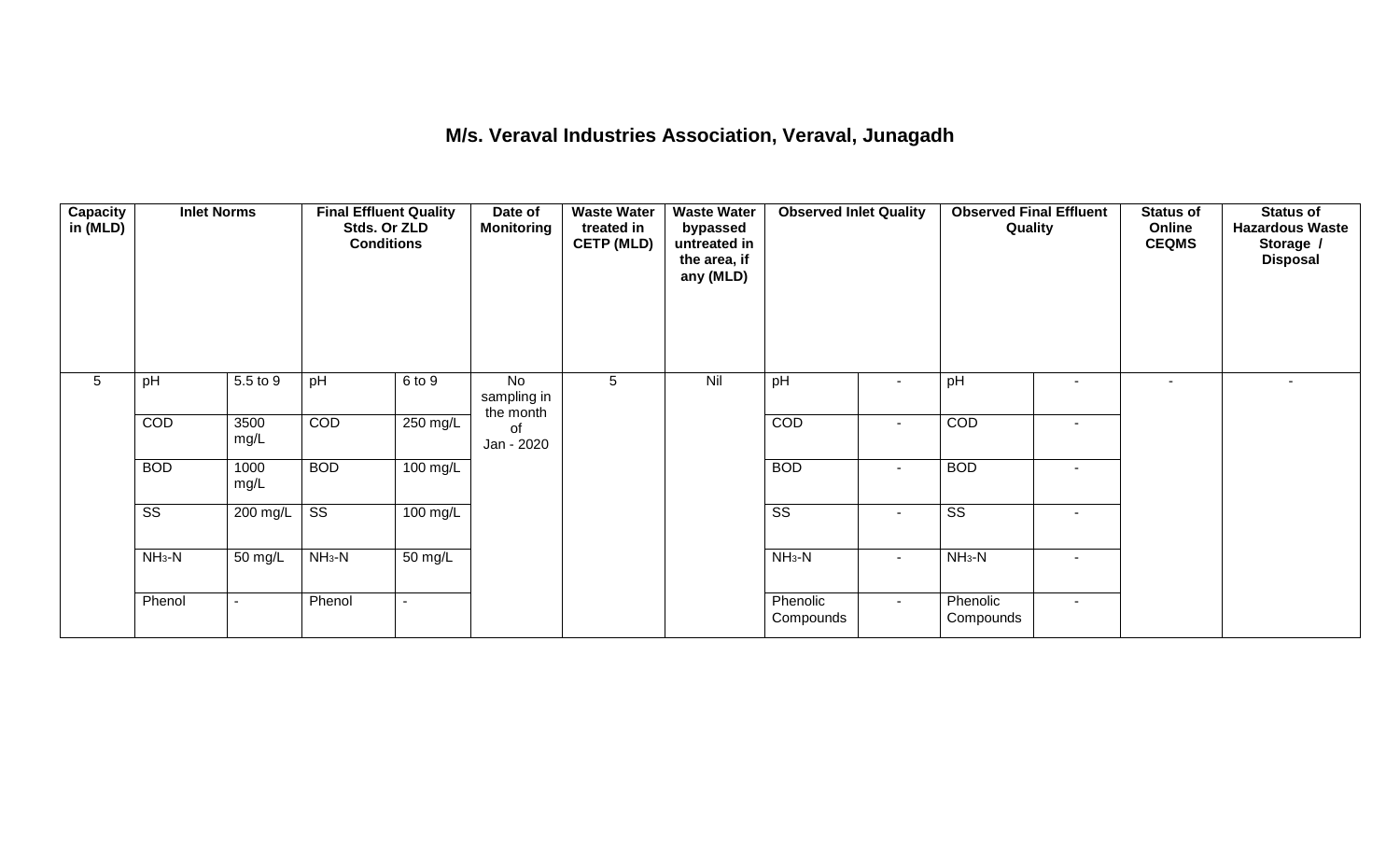### **M/s. Bhatgam Washing Ghat Suddhikaran Yojana Pvt. Ltd., Bhatgam, Rajkot**

| <b>Capacity</b><br>in (MLD) | <b>Inlet Norms</b>     |              | <b>Final Effluent Quality</b><br>Stds. Or ZLD<br><b>Conditions</b> |                    | Date of<br><b>Monitoring</b>   | <b>Waste Water</b><br>treated in<br><b>CETP (MLD)</b> | <b>Waste Water</b><br>bypassed<br>untreated in<br>the area, if<br>any (MLD) | <b>Observed Inlet Quality</b> |                | <b>Observed Final Effluent</b><br>Quality |                          | Online<br><b>CEQMS</b>                 | <b>Status of</b><br><b>Hazardous Waste</b><br>Storage /<br><b>Disposal</b> |
|-----------------------------|------------------------|--------------|--------------------------------------------------------------------|--------------------|--------------------------------|-------------------------------------------------------|-----------------------------------------------------------------------------|-------------------------------|----------------|-------------------------------------------|--------------------------|----------------------------------------|----------------------------------------------------------------------------|
| 30                          | pH                     | $10.5 - 12$  | pH                                                                 | $6.5 - 9$          | No visit in<br>the month<br>0f | 10                                                    | Nil                                                                         | pH                            | $\blacksquare$ | pH                                        | $\sim$                   | pH, Flow<br>meter, SS,<br>Color, MLSS, | ۰                                                                          |
|                             | COD                    | 1000<br>mg/L | COD                                                                | $100$ mg/L         | Jan - 2020                     |                                                       |                                                                             | COD                           | $\blacksquare$ | COD                                       | $\overline{\phantom{a}}$ | <b>COD</b>                             |                                                                            |
|                             | <b>BOD</b>             | 350 mg/L     | <b>BOD</b>                                                         | 30 mg/L            |                                |                                                       |                                                                             | <b>BOD</b>                    | $\blacksquare$ | <b>BOD</b>                                | $\overline{\phantom{a}}$ |                                        |                                                                            |
|                             | $\overline{\text{ss}}$ | 2000<br>mg/L | $\overline{\text{ss}}$                                             | $100 \text{ mg/L}$ |                                |                                                       |                                                                             | $\overline{\text{ss}}$        | $\blacksquare$ | $\overline{\text{ss}}$                    | $\sim$                   |                                        |                                                                            |
|                             | $NH3-N$                | 75 mg/L      | $NH3-N$                                                            | 50 mg/L            |                                |                                                       |                                                                             | $NH3-N$                       | $\blacksquare$ | $NH3-N$                                   | $\sim$                   |                                        |                                                                            |
|                             | Phenolic<br>Compounds  | 5 mg/L       | Phenolic<br>Compounds                                              | 1 $mg/L$           |                                |                                                       |                                                                             | Phenolic<br>Compounds         | $\sim$         | Phenolic<br>Compounds                     | $\sim$                   |                                        |                                                                            |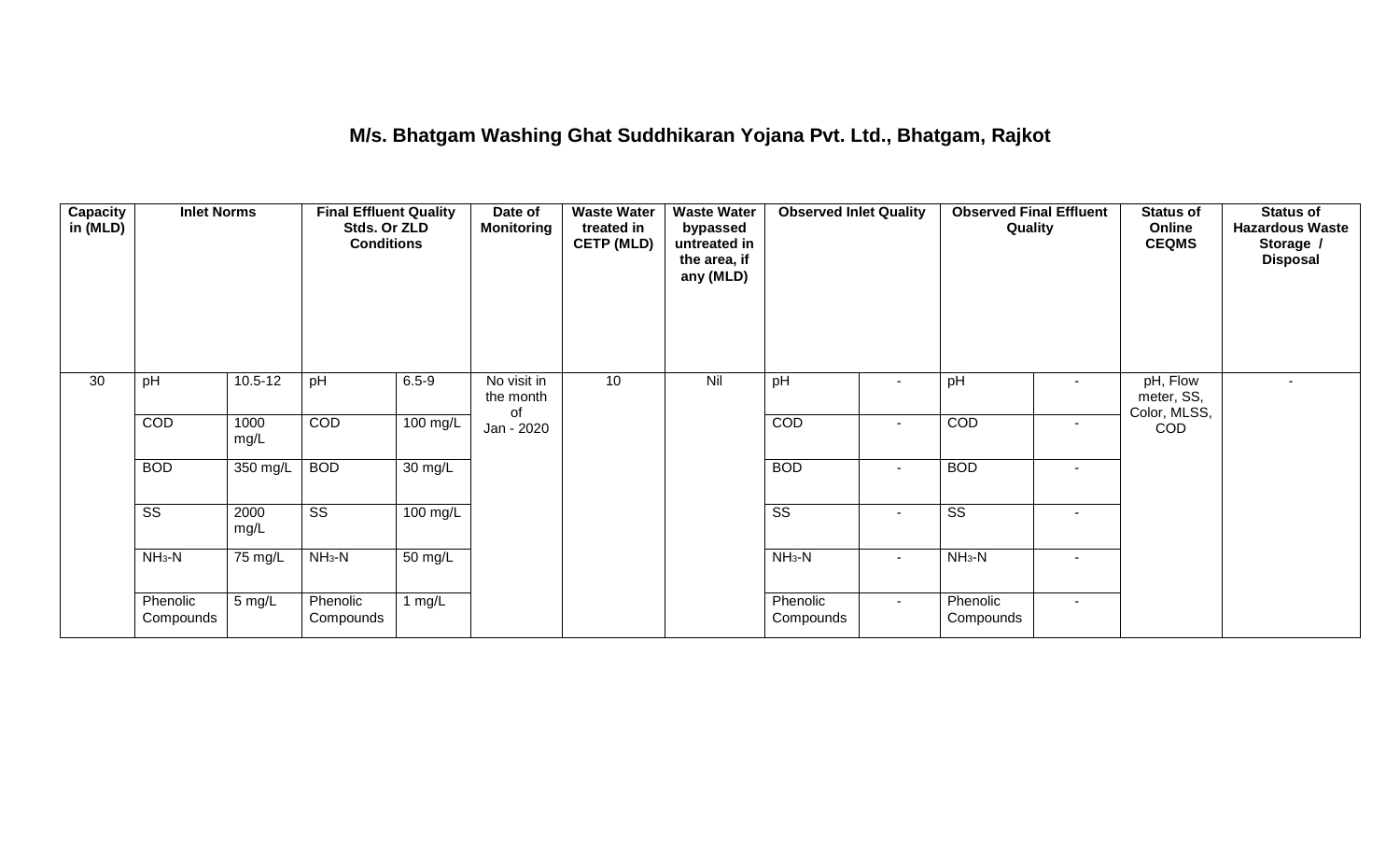# **M/s. Jetpur Dyeing & Printing Association, Jetpur, Rajkot**

| <b>Capacity</b><br>in (MLD) | <b>Inlet Norms</b>     |               | <b>Final Effluent Quality</b><br>Stds. Or ZLD<br><b>Conditions</b> |           | Date of<br><b>Monitoring</b>      | <b>Waste Water</b><br>treated in<br><b>CETP (MLD)</b> | <b>Waste Water</b><br>bypassed<br>untreated in<br>the area, if<br>any (MLD) | <b>Observed Inlet Quality</b> |                    | <b>Observed Final Effluent</b><br>Quality |          | <b>Status of</b><br>Online<br><b>CEQMS</b> | <b>Status of</b><br><b>Hazardous Waste</b><br>Storage /<br><b>Disposal</b> |
|-----------------------------|------------------------|---------------|--------------------------------------------------------------------|-----------|-----------------------------------|-------------------------------------------------------|-----------------------------------------------------------------------------|-------------------------------|--------------------|-------------------------------------------|----------|--------------------------------------------|----------------------------------------------------------------------------|
| 10.00                       | pH                     | $10.5 - 12.0$ | pH                                                                 | $6.5 - 9$ | Average<br>value of<br>Jan - 2020 | 7.00                                                  | Nil                                                                         | pH                            | 7.24               | pH                                        | 7.27     | pH, Flow<br>meter                          |                                                                            |
|                             | COD                    | 1000<br>mg/L  | COD                                                                | 250 mg/L  |                                   |                                                       |                                                                             | COD                           | 1659 mg/L          | COD                                       | 193 mg/L |                                            |                                                                            |
|                             | <b>BOD</b>             | 350 mg/L      | <b>BOD</b>                                                         | 100 mg/L  |                                   |                                                       |                                                                             | <b>BOD</b>                    | $525 \text{ mg/L}$ | <b>BOD</b>                                | 49 mg/L  |                                            |                                                                            |
|                             | $\overline{\text{SS}}$ | 2000<br>mg/L  | $\overline{\text{ss}}$                                             | 100 mg/L  |                                   |                                                       |                                                                             | $\overline{\text{ss}}$        | 688 mg/L           | $\overline{\text{ss}}$                    | 84 mg/L  |                                            |                                                                            |
|                             | $NH3-N$                | 75 mg/L       | $NH3-N$                                                            | 50 mg/L   |                                   |                                                       |                                                                             | $NH3-N$                       | 27 mg/L            | $NH3-N$                                   | 9 mg/L   |                                            |                                                                            |
|                             | Phenolic<br>Compounds  | 5 mg/L        | Phenolic<br>Compounds                                              | 1 $mg/L$  |                                   |                                                       |                                                                             | Phenolic<br>Compounds         |                    | Phenolic<br>Compounds                     |          |                                            |                                                                            |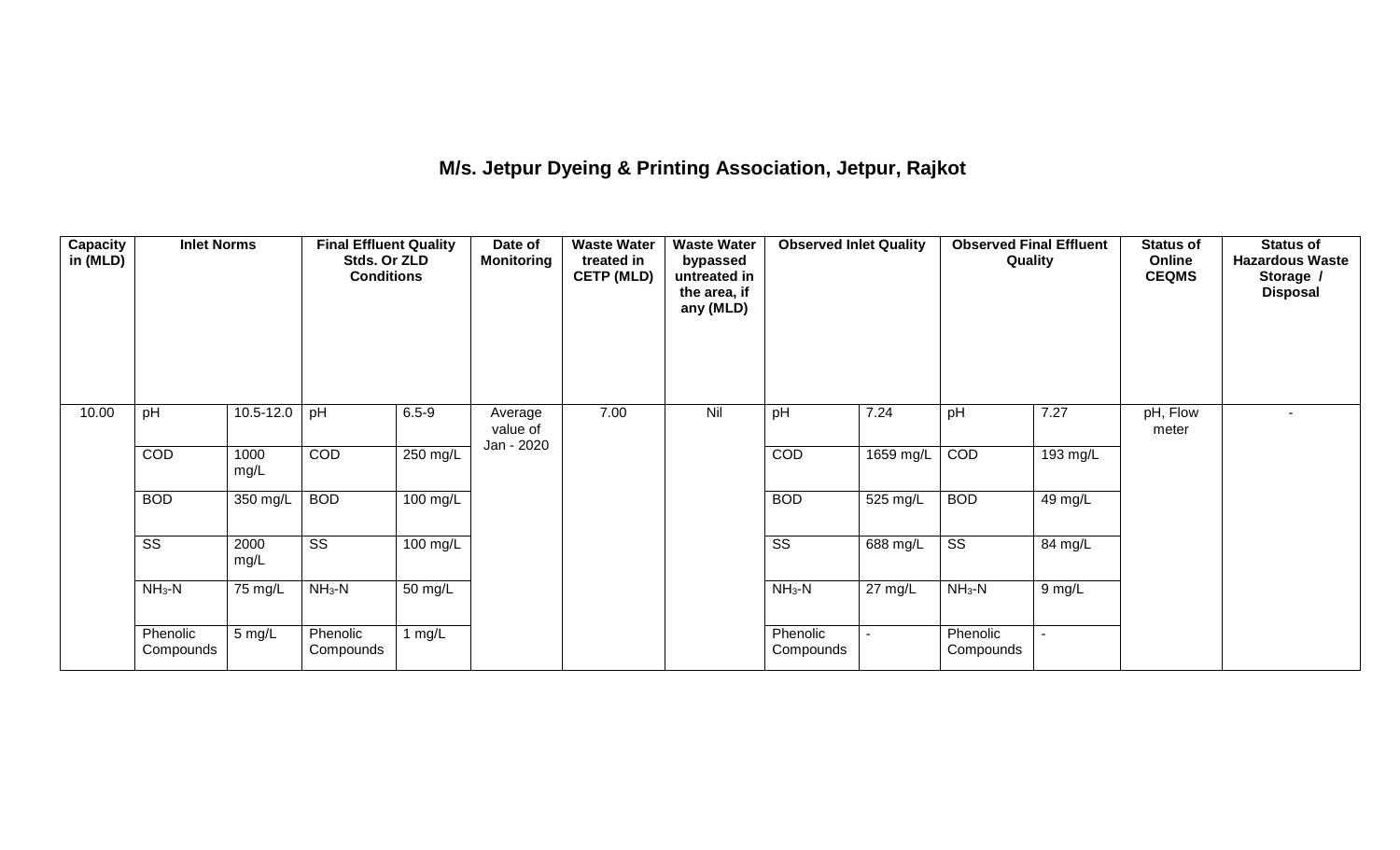# **M/s. Shri Dhareshwar GIDC Vistar Association,Dhareshwar, Rajkot**

| <b>Capacity</b><br>in (MLD) | <b>Inlet Norms</b>     |              | <b>Final Effluent Quality</b><br>Stds. Or ZLD<br><b>Conditions</b> |                      | Date of<br><b>Monitoring</b>      | <b>Waste Water</b><br>treated in<br><b>CETP (MLD)</b> | <b>Waste Water</b><br>bypassed<br>untreated in<br>the area, if<br>any (MLD) | <b>Observed Inlet Quality</b> |            | <b>Observed Final Effluent</b><br>Quality |                   | <b>Status of</b><br>Online<br><b>CEQMS</b> | <b>Status of</b><br><b>Hazardous Waste</b><br>Storage /<br><b>Disposal</b> |
|-----------------------------|------------------------|--------------|--------------------------------------------------------------------|----------------------|-----------------------------------|-------------------------------------------------------|-----------------------------------------------------------------------------|-------------------------------|------------|-------------------------------------------|-------------------|--------------------------------------------|----------------------------------------------------------------------------|
| 0.09                        | pH                     | $10.5 - 12$  | pH                                                                 | 6.5 to 9             | Average<br>value of<br>Jan - 2020 | 0.09                                                  | Nil                                                                         | pH                            | 6.66       | pH                                        | 6.52              | pH, Flow<br>Meter                          | Storage - 4 MT<br>Disposal - 11 MT                                         |
|                             | COD                    | 1000<br>mg/L | COD                                                                | 100 mg/L             |                                   |                                                       |                                                                             | COD                           | 961 mg/L   | COD                                       | 639 mg/L          |                                            |                                                                            |
|                             | <b>BOD</b>             | 350 mg/L     | <b>BOD</b>                                                         | $\overline{30}$ mg/L |                                   |                                                       |                                                                             | <b>BOD</b>                    | 294 mg/L   | <b>BOD</b>                                | $174$ mg/L        |                                            |                                                                            |
|                             | $\overline{\text{ss}}$ | 2000<br>mg/L | $\overline{\text{ss}}$                                             | 100 mg/L             |                                   |                                                       |                                                                             | $\overline{\text{ss}}$        | $120$ mg/L | $\overline{\text{ss}}$                    | 60 mg/L           |                                            |                                                                            |
|                             | $NH3-N$                | 75 mg/L      | $NH3-N$                                                            | $\overline{50}$ mg/L |                                   |                                                       |                                                                             | $NH_3-N$                      | 6 mg/L     | $NH_3-N$                                  | $21 \text{ mg/L}$ |                                            |                                                                            |
|                             | Phenolic<br>Compounds  | 5 mg/L       | Phenolic<br>Compounds                                              | 1 $mg/L$             |                                   |                                                       |                                                                             | Phenolic<br>Compounds         |            | Phenolic<br>Compounds                     |                   |                                            |                                                                            |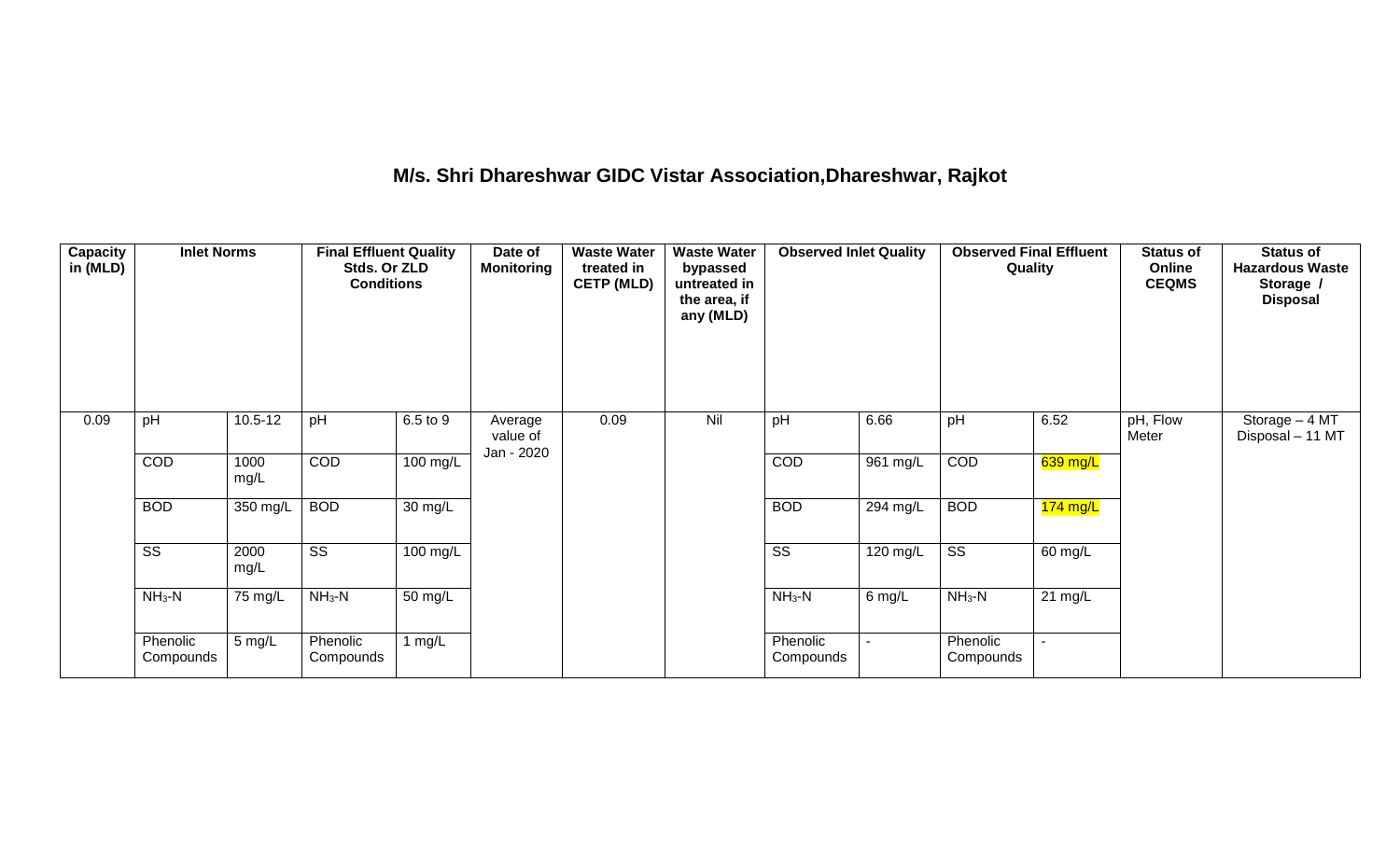## **M/s. Jay Khodiyar Enviro-Technologies Pvt. Ltd., Rajkot**

| <b>Capacity</b><br>in (MLD) | <b>Inlet Norms</b><br>pH<br>Up to 5 |                          | <b>Final Effluent Quality</b><br>Stds. Or ZLD<br><b>Conditions</b> |            | Date of<br><b>Monitoring</b>      | <b>Waste Water</b><br>treated in<br><b>CETP (MLD)</b> | <b>Waste Water</b><br>bypassed<br>untreated in<br>the area, if<br>any (MLD) | <b>Observed Inlet Quality</b> |                   | <b>Observed Final Effluent</b><br>Quality |            | <b>Status of</b><br>Online<br><b>CEQMS</b> | <b>Status of</b><br><b>Hazardous Waste</b><br>Storage /<br><b>Disposal</b> |
|-----------------------------|-------------------------------------|--------------------------|--------------------------------------------------------------------|------------|-----------------------------------|-------------------------------------------------------|-----------------------------------------------------------------------------|-------------------------------|-------------------|-------------------------------------------|------------|--------------------------------------------|----------------------------------------------------------------------------|
| 0.025                       |                                     |                          | pH                                                                 | 6.5 to 8.5 | Average<br>value of<br>Jan - 2020 | 0.013                                                 | Nil                                                                         | pH                            | 2.85              | pH                                        | 7.69       | ٠                                          |                                                                            |
|                             | COD                                 | 250 mg/L                 | COD                                                                | $100$ mg/L |                                   |                                                       |                                                                             | COD                           | $13 \text{ mg/L}$ | COD                                       | 6 mg/L     |                                            |                                                                            |
|                             | <b>BOD</b>                          | 100 mg/L                 | <b>BOD</b>                                                         | 30 mg/L    |                                   |                                                       |                                                                             | <b>BOD</b>                    | $4$ mg/L          | <b>BOD</b>                                | $2$ mg/L   |                                            |                                                                            |
|                             | $\overline{\text{ss}}$              | 250 mg/L                 | $\overline{\text{ss}}$                                             | 100 mg/L   |                                   |                                                       |                                                                             | $\overline{\text{ss}}$        | 530 mg/L          | $\overline{\text{ss}}$                    | 36 mg/L    |                                            |                                                                            |
|                             | $NH3-N$                             | $\overline{\phantom{a}}$ | $\overline{\text{NH}}_3\text{-N}$                                  | 50 mg/L    |                                   |                                                       |                                                                             | $NH3-N$                       | $6$ mg/L          | $NH3-N$                                   | 1 mg/L     |                                            |                                                                            |
|                             | Phenolic<br>Compounds               |                          | Phenolic<br>Compounds                                              | 1 $mg/L$   |                                   |                                                       |                                                                             | Phenolic<br>Compounds         | <b>BDL</b>        | Phenolic<br>Compounds                     | <b>BDL</b> |                                            |                                                                            |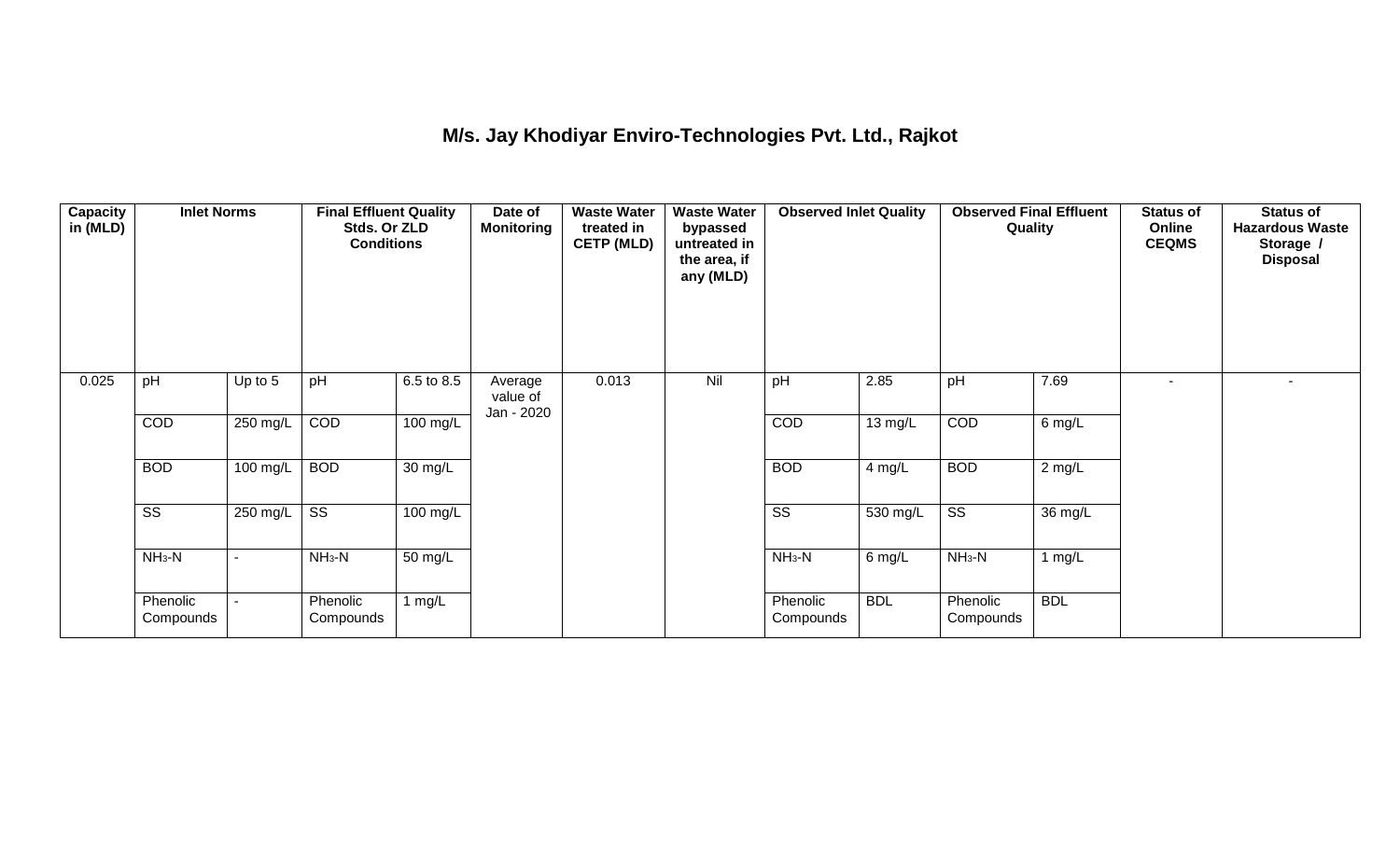### **M/s. Kalol GIDC Industries Association, Kadi, Gandhinagar**

| <b>Capacity</b><br>in (MLD) | <b>Inlet Norms</b>     |              | <b>Final Effluent Quality</b><br>Stds. Or ZLD<br><b>Conditions</b> |                       | Date of<br><b>Monitoring</b>      | <b>Waste Water</b><br>treated in<br><b>CETP (MLD)</b> | <b>Waste Water</b><br>bypassed<br>untreated in<br>the area, if<br>any (MLD) | <b>Observed Inlet Quality</b> |                          | <b>Observed Final Effluent</b><br>Quality |            | <b>Status of</b><br>Online<br><b>CEQMS</b> | <b>Status of</b><br><b>Hazardous Waste</b><br>Storage /<br><b>Disposal</b> |
|-----------------------------|------------------------|--------------|--------------------------------------------------------------------|-----------------------|-----------------------------------|-------------------------------------------------------|-----------------------------------------------------------------------------|-------------------------------|--------------------------|-------------------------------------------|------------|--------------------------------------------|----------------------------------------------------------------------------|
| 0.35                        | pH                     | 6.5 to 8.5   | pH                                                                 | 6.5 to 8.5            | Average<br>value of<br>Jan - 2020 | 0.35                                                  | Nil                                                                         | pH                            |                          | pH                                        | 8.19       |                                            | Storage - 70 MT                                                            |
|                             | COD                    | 2000<br>mg/L | COD                                                                | 250 mg/L              |                                   |                                                       |                                                                             | COD                           | $\overline{\phantom{a}}$ | COD                                       | 172 mg/L   |                                            |                                                                            |
|                             | <b>BOD</b>             | 700 mg/L     | <b>BOD</b>                                                         | $100 \text{ mg/L}$    |                                   |                                                       |                                                                             | <b>BOD</b>                    | $\sim$                   | <b>BOD</b>                                | 45 mg/L    |                                            |                                                                            |
|                             | $\overline{\text{ss}}$ |              | $\overline{\text{ss}}$                                             | $\overline{100}$ mg/L |                                   |                                                       |                                                                             | $\overline{\text{ss}}$        | $\overline{\phantom{a}}$ | $\overline{\text{ss}}$                    | 52 mg/L    |                                            |                                                                            |
|                             | $NH_3-N$               | 50 mg/L      | $NH3-N$                                                            | 50 mg/L               |                                   |                                                       |                                                                             | $NH_3-N$                      | $\sim$                   | $NH_3-N$                                  | 18 mg/L    |                                            |                                                                            |
|                             | Phenolic<br>Compounds  |              | Phenolic<br>Compounds                                              | 1 $mg/L$              |                                   |                                                       |                                                                             | Phenolic<br>Compounds         | $\sim$                   | Phenolic<br>Compounds                     | <b>BDL</b> |                                            |                                                                            |